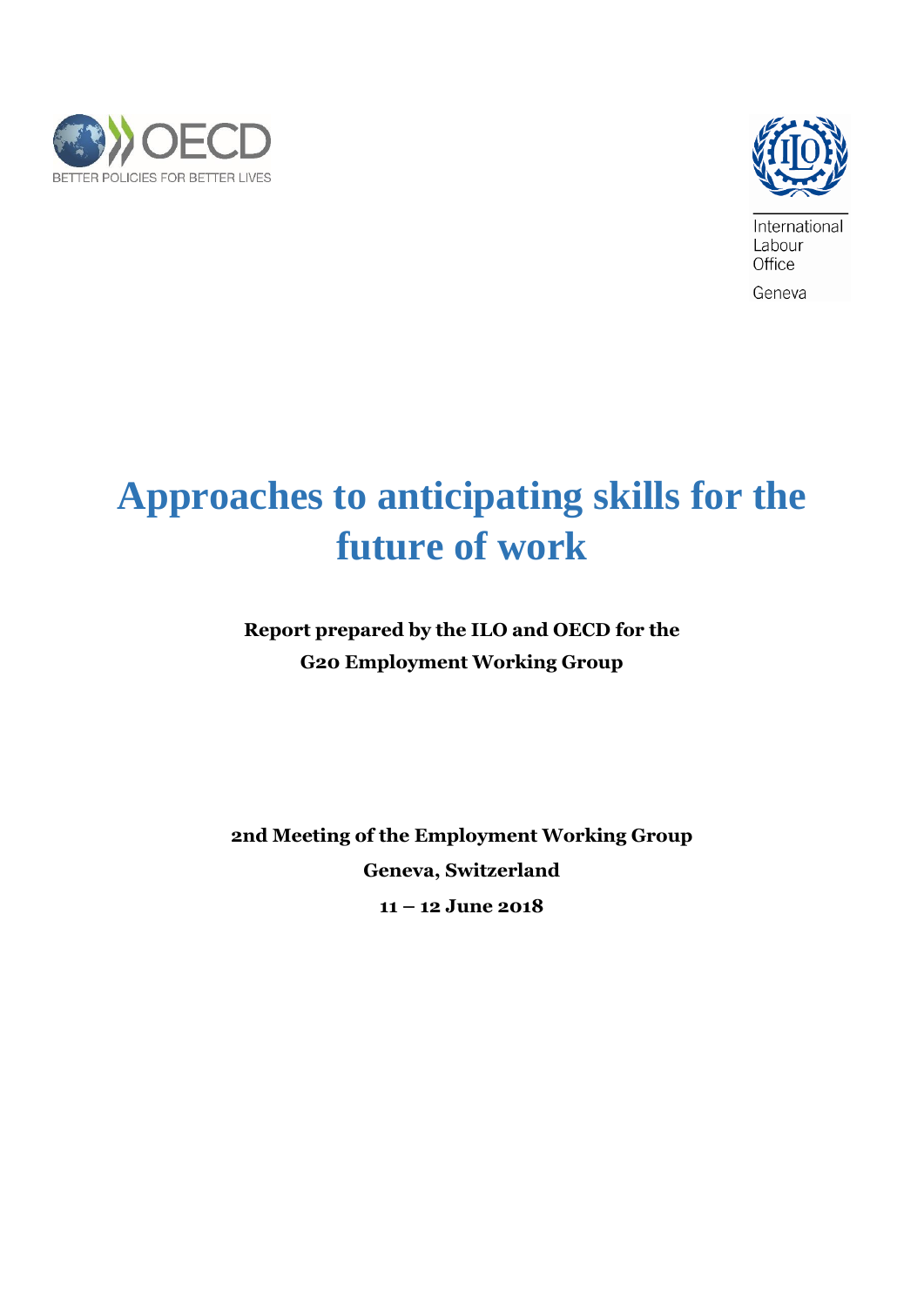# Executive Summary

# **Persistent and costly imbalances between skills supply and demand are common in G20 economies**

Rapidly evolving skill needs raise challenges for labour market and training policies in all G20 countries and are contributing to skill mismatch and shortages. Skill needs are changing as a result of the digital transformation, globalisation, climate mitigation and demographic changes. In most G20 economies, skill shortages coexist with large numbers of college graduates facing difficulties in finding job opportunities matching their qualifications.

Some degree of misalignment between the supply and demand for skills is inevitable, particularly in the short run and in the context of dynamic transformations. However, the costs of persistent mismatch and shortages are substantial in many G20 countries. Skill shortages can, for example, constrain the ability of firms to innovate and adopt new technologies while skills mismatch more generally reduces labour productivity. Individuals are also affected as skills mismatch can bring about a higher risk of unemployment, lower wages, lower job satisfaction and poorer career prospects.

# **Policy intervention to address skills imbalances relies on having good information on current and future skill needs**

G20 countries take different approaches to develop qualitative and quantitative information on skill needs. Successful skill needs anticipation systems share a number of common features. They are clear about their principal objectives, whether these are to support policy formulation and contribute to strategic planning, or to provide data for better-informed career choices, or both. They are user oriented, stakeholder owned and well-coordinated.

Stakeholder engagement, notably through social dialogue, is key to ensuring that skills assessment and anticipation exercises provide information in a format and at a level that is consistent with policy objectives and which feeds into policy action.

# **The real challenge is turning qualitative and quantitative information on skill needs into effective policy action**

Skill challenges are relevant to several policy domains, thus information on skill needs has the potential to inform various policy dimensions and contribute to developing a systematic and comprehensive policy response to imbalances. In employment policy, skill needs information is commonly used to update occupational standards and to design apprenticeships, re-training courses and on-the-job training programmes. In education policy, it is used to inform curriculum development and set the number of student places at all levels of education, including technical and vocational education and training (TVET) programmes. Skill needs information also feeds into career guidance to inform students' choice. In migration policy, this information is also used to update shortage lists and to identify fast track candidates for migration with skills that are in high demand.

The relevance to such a broad range of stakeholders calls for the results of skills assessment and anticipation exercises to be widely disseminated in order to maximise their impact on policy making. The challenge for those who lead the skills assessment and anticipation exercises is to make the results available in a useful and accessible form.

Engagement of all relevant parties and mechanisms that help reach consensus are instrumental to ensuring that the required policy responses to skills imbalances are put in place. A variety of mechanisms have proven successful in helping to reach consensus, ranging from informal and ad-hoc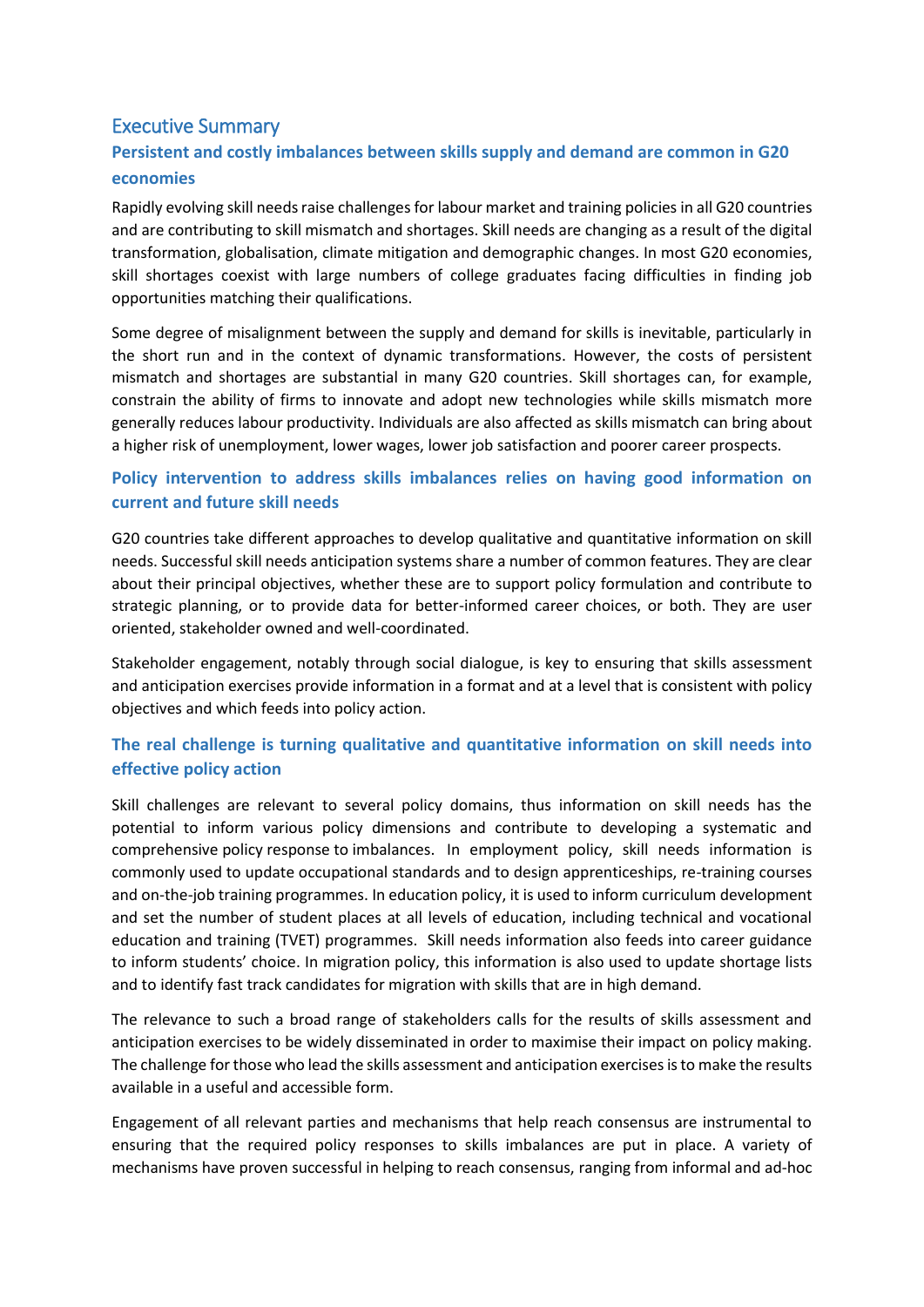consultations, to the setting up of independent bodies such as national skills advisory groups, to formal mandates to foster dialogue among stakeholders. Sectoral bodies provide the most favourable opportunities for both employer and trade union involvement in TVET and skills policy formulation and implementation.

## **A set of principles for effective skills assessment and anticipation systems**

While most G20 economies already have skills assessment and anticipation systems in place or are in the process of setting one up, many struggle to use the information collected in policy making. The set of concrete actionable principles listed below build on inter-agency work (ILO et al., 2017) to survey countries about how they undertake skills assessment and anticipation. The purpose of these principles is to:

- Reaffirm the importance of high quality information on skills supply and demand, particularly in the context of changing skill needs brought about by megatrends such ad technological change, demographic shifts and globalisation;
- Underscore the importance of stakeholders involvement;
- Identify actions that can foster the use of skills assessment and anticipation information at different levels of policy making;
- Ensure that the results of skills anticipation exercises can be accounted for in policies and programmes that foster inclusive growth and facilitate decent work.

## **Setting up effective skills assessment and anticipation systems**

## **A. Identify clear objectives for skills assessment and anticipation systems**

- Identify the final use of the information to be collected: policy formulation, strategic planning, career guidance
- Ensure all relevant stakeholders are involved in setting objectives
- $\bullet$

## **B. Set up information systems that support these objectives**

- Develop exercises that make the most of qualitative and quantitative information on skill needs
- Include sectoral and sub-national dimensions, particularly in countries with decentralised decision-making in key areas where skill needs information is used

## **B. Involve relevant stakeholders**

- Cross-ministerial collaboration
- Social partners
- Sub-national and sectoral entities

## **C. Ensure effective use of the information collected through skills assessment and anticipation exercise**

- Align the exercises outputs to policy needs e.g. geographical level and coverage, occupational disaggregation and skills measurement
- Effective dissemination of the results of these exercises in an accessible and informative way
- Identify suitable co-ordination mechanisms to build consensus among stakeholders and use the stakeholders' involvement as channels for the dissemination and use of results.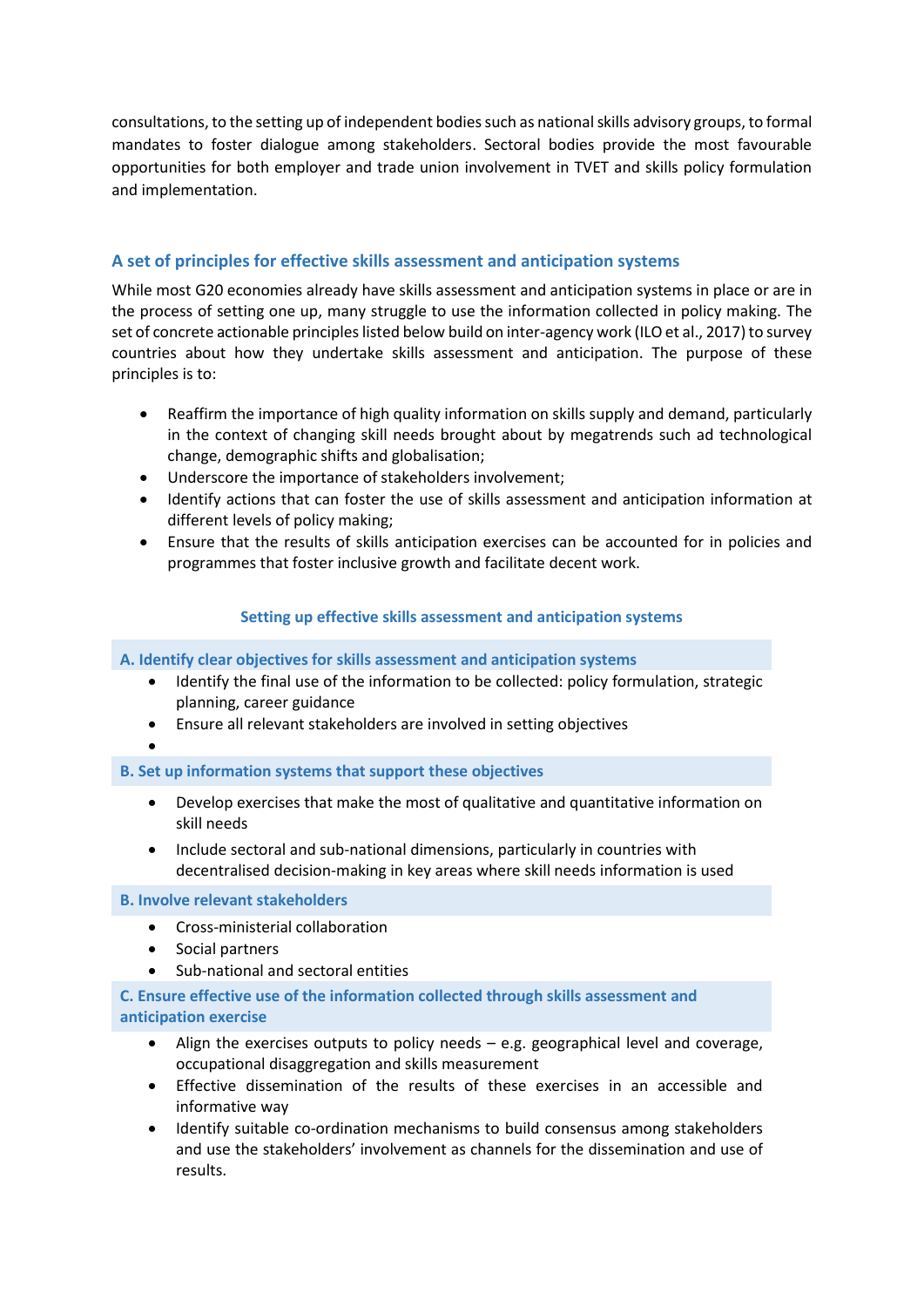## 1. Introduction

New technological breakthroughs along with globalisation and large demographic shifts are likely to bring about substantial changes in the skills needed for countries, firms and individuals to prosper. The Argentinian presidency puts investment in training and skills for life and work at the top of its priorities and recognises its importance for preserving inclusiveness and preparing for change. The substantial advances that have been made recently in Artificial Intelligence (AI), robotics, the diffusion of digital technologies and the associated creation and destruction of jobs, are putting increasing pressure on the role ofskill needs anticipation and forecasting. At the same time, the disruptive nature of these changes makes the task of predicting future skill needs evermore challenging. Skills supply is also evolving but takes time to adapt to emerging skill needs. The development of new training programmes, which are the main policy tools to respond to skill needs and emerging skill gaps, can take some time, particularly for programs at higher levels and of longer duration. In order to inform the education and training system far enough ahead, the systematic anticipation of skills needs is essential to enable strategic responses and prevent skill mismatch<sup>1</sup> (ILO, 2015; OECD, 2016).

This paper first discusses the importance of skill needs anticipation; it then looks at the qualitative and quantitative approaches across G20 countries and addresses cross-cutting issues such as labour market information (LMI) and social dialogue; and finally identifies policy principles to help implement a strategy to anticipate skill needs and use this information to better align training with the changes occurring in the world of work.

## 2. Why skill anticipation matters

**.** 

To varying degrees, all G20 economies are experiencing gaps between the demand and supply of skills. A number of factors are influencing the global evolution of skills demand and supply, such as technology, demography, trade, climate change and work organisation. The extent and nature of change will not be the same across G20 economies, as these mega trends and local drivers of change will interact to affect local skill supply and demand in different ways.

Many issues contribute to skills imbalances. Skills supply and demand evolve at different paces. Fiscal and macroeconomic policies and credit and technology constraints can slow down demand-side changes in response to the availability of higher-level skills. The lead time for introducing changes to education and training curricula and the delivery of training may lead to individuals obtaining qualifications that are not well matched to the new skill needs of employers. Information asymmetries, limited geographical mobility, imperfect recruitment practices and barriers to training provision or participation may also generate skill mismatch. In periods of weak aggregate demand, job seekers may accept jobs for which they are over-skilled or over-qualified. In the opposite case, workers may be offered jobs for which they are under-skilled or under-qualified. Finally, skills mismatch may evolve among existing workers because of skills obsolescence, resulting for example, from the adoption of new technologies or changes in production processes. The skills of workers may also erode if they suffer long-term unemployment and they are not able to use and maintain their skills.

A degree of "frictional" skill mismatch and skill shortages is to be expected in any dynamic economy. However, persistently high skill mismatch and skill shortages over the longer term can have adverse

<sup>&</sup>lt;sup>1</sup> The term skills mismatch is somewhat misleading. It encompasses very different forms of imbalances between demand and supply, such as over/under-education (over/under-qualification, or vertical mismatch), over/under-skilling, mismatch by the field of study (horizontal mismatch), skill gaps and shortages, skill surpluses, and skill obsolesces (ILO, 2018 forthcoming).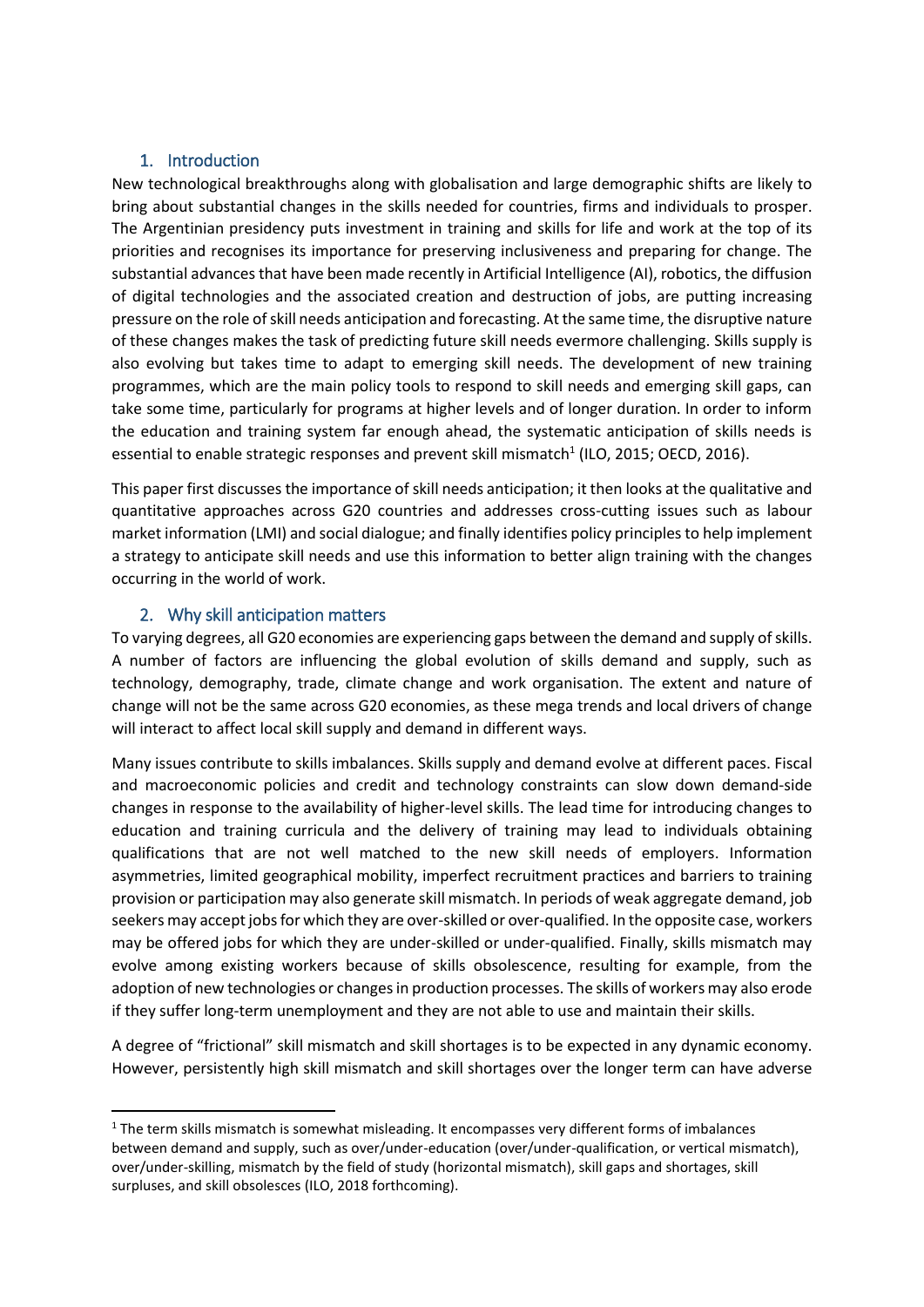economic consequences for individuals, firms and the economy as a whole. At the individual level, skill mismatch has a negative impact on job satisfaction and wages (Montt, 2015; OECD, 2014; ILO, 2018 forthcoming). At the firm level, skill mismatch has been associated with lower productivity, and increased on-the-job search and turnover, while skill shortages have been shown to increase the cost of hiring and hinder the adoption of new technologies (OECD, 2012). At the macroeconomic level, mismatch increases structural unemployment or under-employment, reduces economic growth and has equally adverse effects on labour productivity (Sattinger, 1993; Adalet McGowan and Andrews, 2015; OECD, 2012; ILO, 2018 forthcoming).

Anticipating skill needs assists informed and strategic choices by policy makers as well as labour market participants, and improvesthe functioning of the labour market. Availability of skills and access to training relevant to labour market needs are important factors for enabling productivity, economic growth and social inclusiveness. The results of skills needs analysis and anticipation are used widely: by vocational guidance and career counselling; for budget allocations for education and training programmes; in the design of occupational and competency standards and training programmes; in informing human resource development decisions by enterprises; in targeting retraining programmes offered through employment services; in informing policy decisions on the encouragement of workforce migration; as a component of industrial, investment, trade, technology and environmental policies; as an input to national and sectoral employment and skills strategies; and as a mechanism for evaluating training programmes and measuring the impact of skills policies (ILO, 2015).

## 3. Skills anticipation and forecasting methods

## *3.1 Is there an ideal method?*

There are a number of available skill needs assessment and anticipation tools and instruments that can steerskills development and matching policy more effectively (ILO et al., 2017; OECD, 2016). There are many approaches and methods developed to identify and analyse current and future skills needs. All methods have their own data and technical expertise requirements and are feasible to varying degrees, depending on the context (Table 1). Each method also has its own strengths and weaknesses (Table 1). Their use largely depends on the study objectives (qualitative or quantitative), level of analysis (national, sectoral or local), and availability of data and analytical capacities.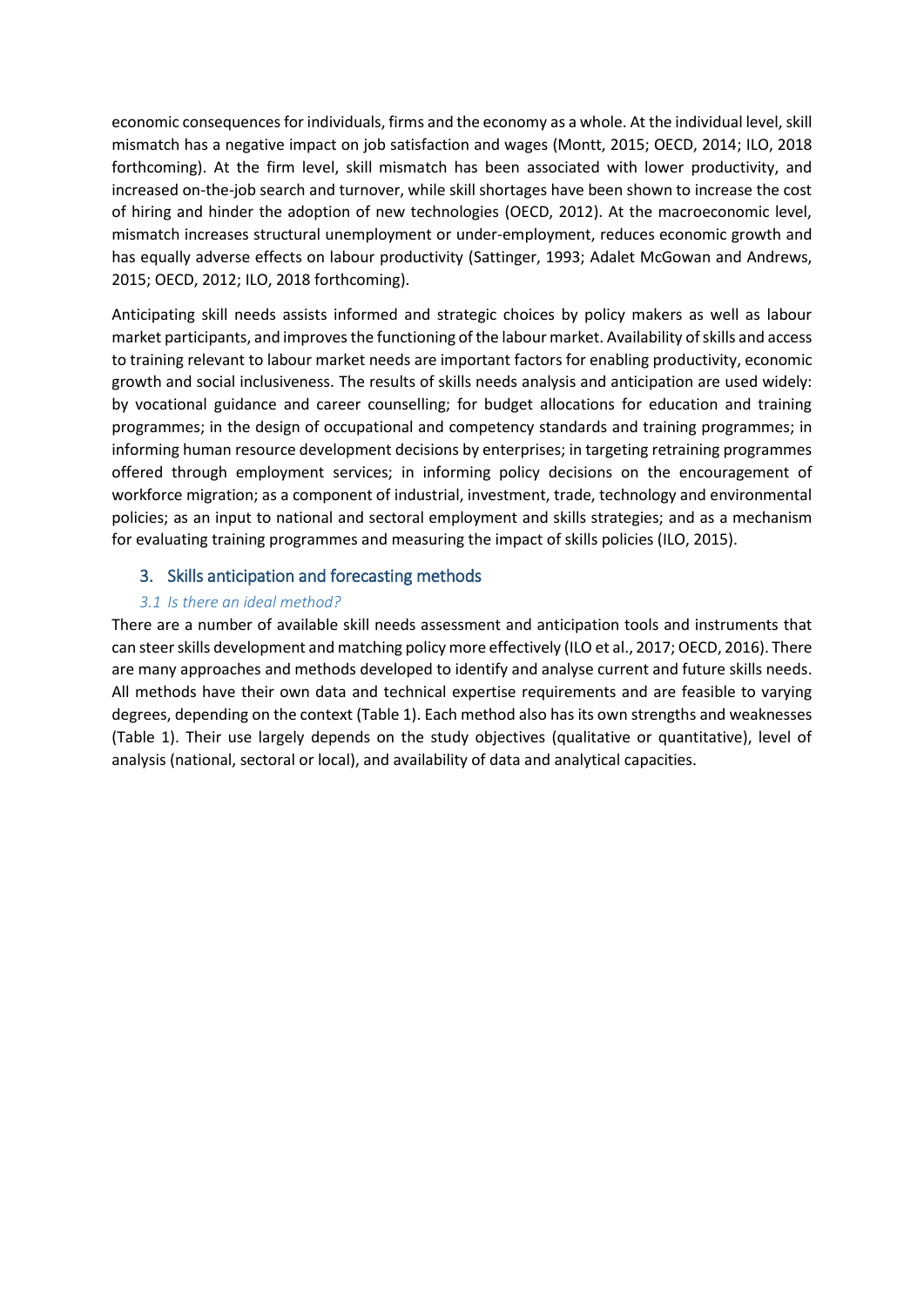| <b>Instrument</b>                                                                                                  | <b>Data Requirement</b>                                                                                                                                                                    | <b>Technical Expertise</b>                                                                                                                                                                                                                                                          | <b>Advantages</b>                                                                                                                                                                                           | <b>Disadvantages</b>                                                                                                                                                                                                                                   |
|--------------------------------------------------------------------------------------------------------------------|--------------------------------------------------------------------------------------------------------------------------------------------------------------------------------------------|-------------------------------------------------------------------------------------------------------------------------------------------------------------------------------------------------------------------------------------------------------------------------------------|-------------------------------------------------------------------------------------------------------------------------------------------------------------------------------------------------------------|--------------------------------------------------------------------------------------------------------------------------------------------------------------------------------------------------------------------------------------------------------|
| Focus groups,<br>round tables,<br>expert<br>workshops,<br>expert opinion<br>surveys and<br>Delphi style<br>methods | No specific data requirements.                                                                                                                                                             | Technical expertise in qualitative<br>methods is required:<br>Expertise in preparation of<br>(structured) interviews, focus<br>groups, Delphi methods, etc.<br>Synthesizing qualitative<br>$\bullet$<br>outcomes often proves to be<br>challenging in new contexts.                 | Holistic.<br>$\bullet$<br>Direct user involvement.<br>$\bullet$<br>May be able to address<br>problems in greater<br>depth.<br>Useful mechanisms for<br>$\bullet$<br>exchanging views.                       | May be non-systematic.<br>$\bullet$<br>May be inconsistent.<br>$\bullet$<br>May be subjective.<br>$\bullet$<br>May be non-<br>$\bullet$<br>representative and provide<br>a partial view.<br>May be anecdotal, not<br>$\bullet$<br>grounded in reality. |
| <b>Sector studies</b>                                                                                              | Some data requirement<br>$\bullet$<br>(depending on methods used<br>within sector).<br>Sector based data from statistical<br>$\bullet$<br>surveys; employer-employee<br>surveys, etc.      | Technical expertise required:<br>Understanding sector based<br>$\bullet$<br>labour markets, occupations<br>and skills requirements.<br>Analysis of primary and<br>$\bullet$<br>secondary data.<br>If primary data has to be<br>$\bullet$<br>collected: survey<br>methodology skills | Holistic (for the sector).<br>$\bullet$<br>Strong on sectoral<br>$\bullet$<br>specific, including detailed<br>information on<br>capabilities, competencies<br>and skills.                                   | Partial (beyond sector).<br>$\bullet$<br>Potentially biased.<br>$\bullet$<br>May introduce<br>$\bullet$<br>inconsistency across<br>sectors.                                                                                                            |
| Employer-<br>employee skills<br>surveys;<br>enterprise/<br>establishment<br>skills surveys                         | A firm registry from which the<br>$\bullet$<br>sample frame will be formed.<br>No further data needed for the<br>$\bullet$<br>primary data collection survey.                              | Survey design and conduct<br>$\bullet$<br>(representativeness,<br>weighting, questionnaire<br>design, interviewer training).<br>Analysis of survey outcomes.<br>$\bullet$<br>Methods to ensure<br>$\bullet$<br>representativeness.                                                  | Direct user involvement.<br>If the survey is factual,<br>focuses on how people<br>behave, not on what they<br>perceive.<br>In case of opinion surveys,<br>$\bullet$<br>allows direct skills<br>measurement. | Response rates are often<br>too low<br>Large samples are needed<br>$\bullet$<br>to get robust data,<br>therefore may be<br>expensive<br>May be subjective and<br>$\bullet$<br>inconsistent                                                             |
| Quantitative<br>forecasting<br>models                                                                              | Reliable and consistent time series<br>$\bullet$<br>on labour markets (sector,<br>occupation, qualification) and<br>population (age, gender, labour<br>market participation) is necessary. | Expertise in modelling.<br>$\bullet$<br>Statistical and programming<br>$\bullet$<br>experience.<br>Several years of experience<br>$\bullet$<br>(with a new model) is<br>required to produce sensible<br>analyses.                                                                   | Comprehensive.<br>$\bullet$<br>Consistent.<br>$\bullet$<br>Transparent an explicit<br>Measureable.<br>$\bullet$                                                                                             | Data hungry.<br>$\bullet$<br>Costly.<br>$\bullet$<br>Not everything is<br>$\bullet$<br>quantifiable.<br>May give false impression<br>$\bullet$<br>of precision.                                                                                        |

# **Table 1. Skills anticipation and forecasting methods, their requirements, advantages and disadvantages**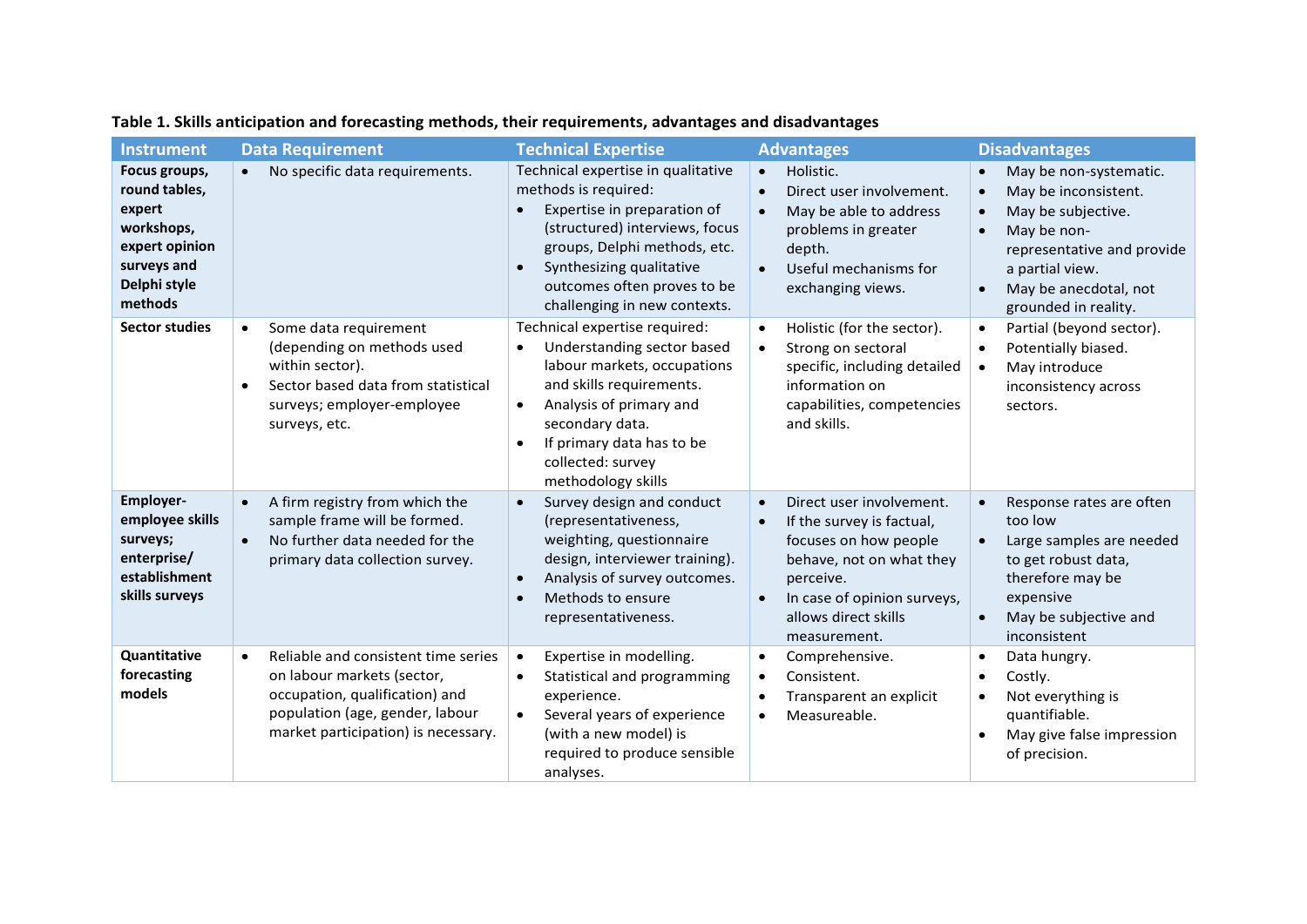| <b>Foresights and</b><br>scenario<br>development | May use a number of input data<br>and reports, such as results of<br>quantitative forecasts, labour<br>market information, sector<br>studies, but it is not compulsory.                                                                                                                    | Foresight sessions require<br>$\bullet$<br>skilful moderators.<br>Expertise in compiling diverse<br>$\bullet$<br>qualitative information into a<br>report.<br>Expertise in engagement of<br>$\bullet$<br>all stakeholders.                                     | Holistic.<br>$\bullet$<br>Direct user involvement.<br>May be able to address.<br>problems in greater depth<br>Useful mechanisms for<br>exchanging views.<br>Takes into account<br>$\bullet$<br>uncertainties for the<br>future. | May be non-systematic.<br>May be inconsistent.<br>$\bullet$<br>May be subjective.<br>$\bullet$                                                                                                                                                       |
|--------------------------------------------------|--------------------------------------------------------------------------------------------------------------------------------------------------------------------------------------------------------------------------------------------------------------------------------------------|----------------------------------------------------------------------------------------------------------------------------------------------------------------------------------------------------------------------------------------------------------------|---------------------------------------------------------------------------------------------------------------------------------------------------------------------------------------------------------------------------------|------------------------------------------------------------------------------------------------------------------------------------------------------------------------------------------------------------------------------------------------------|
| Graduate<br>surveys / Tracer<br>studies          | Primary data collection.<br>Tracer studies require the contact<br>$\bullet$<br>details of recent graduates.<br>Additional administrative data<br>$\bullet$<br>from the education institutions<br>can be used to enrich data.                                                               | Survey design and conduct;<br>$\bullet$<br>(representativeness,<br>weighting, questionnaire<br>design, interviewer training).<br>Analysis of survey outcomes<br>$\bullet$<br>Methods to ensure<br>$\bullet$<br>representativeness.                             | May provide useful<br>information for<br>improving quality of<br>training programmes.<br>Relatively low cost,<br>easy execution.                                                                                                | Difficult to establish<br>$\bullet$<br>detailed information and<br>contacts for forming a<br>sample / population for<br>the survey.<br>Confined to workers' early<br>$\bullet$<br>market experience and<br>findings may be biased and<br>subjective. |
| Vacancy<br>surveys                               | Primary data collection.<br>Vacancy surveys can either use<br>existing administrative data or<br>processes of PES, or they can be<br>conducted as employer surveys.<br>Using administrative data requires<br>adequate processes ensuring<br>consistency and<br>representativeness of data. | Survey design and conduct<br>$\bullet$<br>(representativeness,<br>weighting, questionnaire<br>design, interviewer training).<br>Analysis of administrative.<br>$\bullet$<br>data and survey outcomes.<br>Methods to ensure<br>$\bullet$<br>representativeness. | Direct user involvement.<br>Targets jobs actually<br>available - demand proxy.<br>Objective.                                                                                                                                    | Partial coverage, non-<br>$\bullet$<br>representative for all<br>demand.<br>Short-term demand only.<br>Data processing takes time<br>while part of vacancies<br>may be already taken.                                                                |

*Source:* Based on ILO et al. (2017) and the ILO training materials.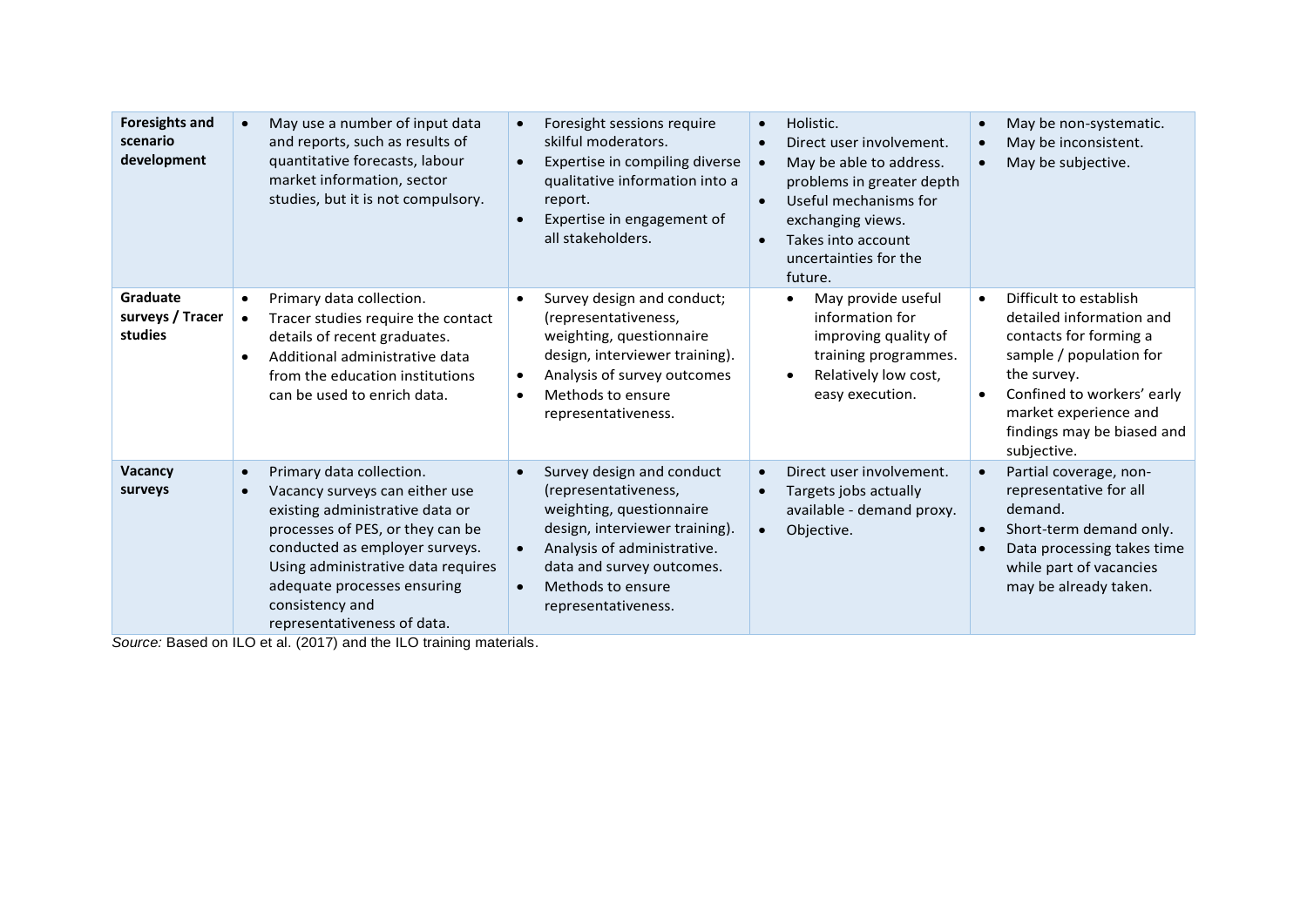A recent stakeholders' survey implemented jointly by the ILO, OECD, Cedefop and ETF revealed that, though the countries surveyed use a wide range of methods for their skill needs assessments, countries tend to use more elaborate approaches or a combination of approaches. Some sort of employers' skills surveys, not necessarily systematic, were the most commonly used method across the G20 countriesthat took part in in the survey, followed by sectoral analyses and surveys of workers and graduates. Quantitative forecasting models were also used by over half of the G20 countries (ILO et al. 2017). (see Figure 1).



## **Figure 1. Methods most in use in G20 countries**

*Note:* The following G20 countries participated in the survey: Australia, Brazil, Canada, Germany, France, India, Indonesia, Italy, Japan, Republic of Korea, Turkey, UK, US.

*Source*: Joint OECD-ILO-Cedefop-ETF stakeholders' survey (ILO et al., 2017).

The disadvantages of each method are best compensated by combining different approaches, such as foresights and establishment surveys, or surveys and focus groups. The involvement of social partners along with relevant ministries is essential at all stages of data collection to ensure that the information collected is fit for purpose and in a format that suits the final users.

## *3.2 Quantitative forecasting methods by sector and occupation*

Quantitative forecasting methods vary by the coverage of the exercise (e.g. national, regional or by sector/occupation), the frequency and the time span, and also by the type of modelling approach and related data requirements. Because of their complexity, these exercises tend to be carried out predominantly in high-income G20 countries. Some of the quantitative approaches can be simplified and combined with qualitative information to make implementation possible in emerging economies. These different options are discussed below.

The **coverage** of the forecasting exercise is often determined by its policy use. National-level exercises are useful for informing broad education and training policies, migration policies, as well as for monitoring the labour market more generally. On the other hand, regional and sector-specific exercises can facilitate more targeted policy making, since national-level assessments may overlook specific skill needs in a particular region or sector (Shah and Burke, 2005). National-level forecasting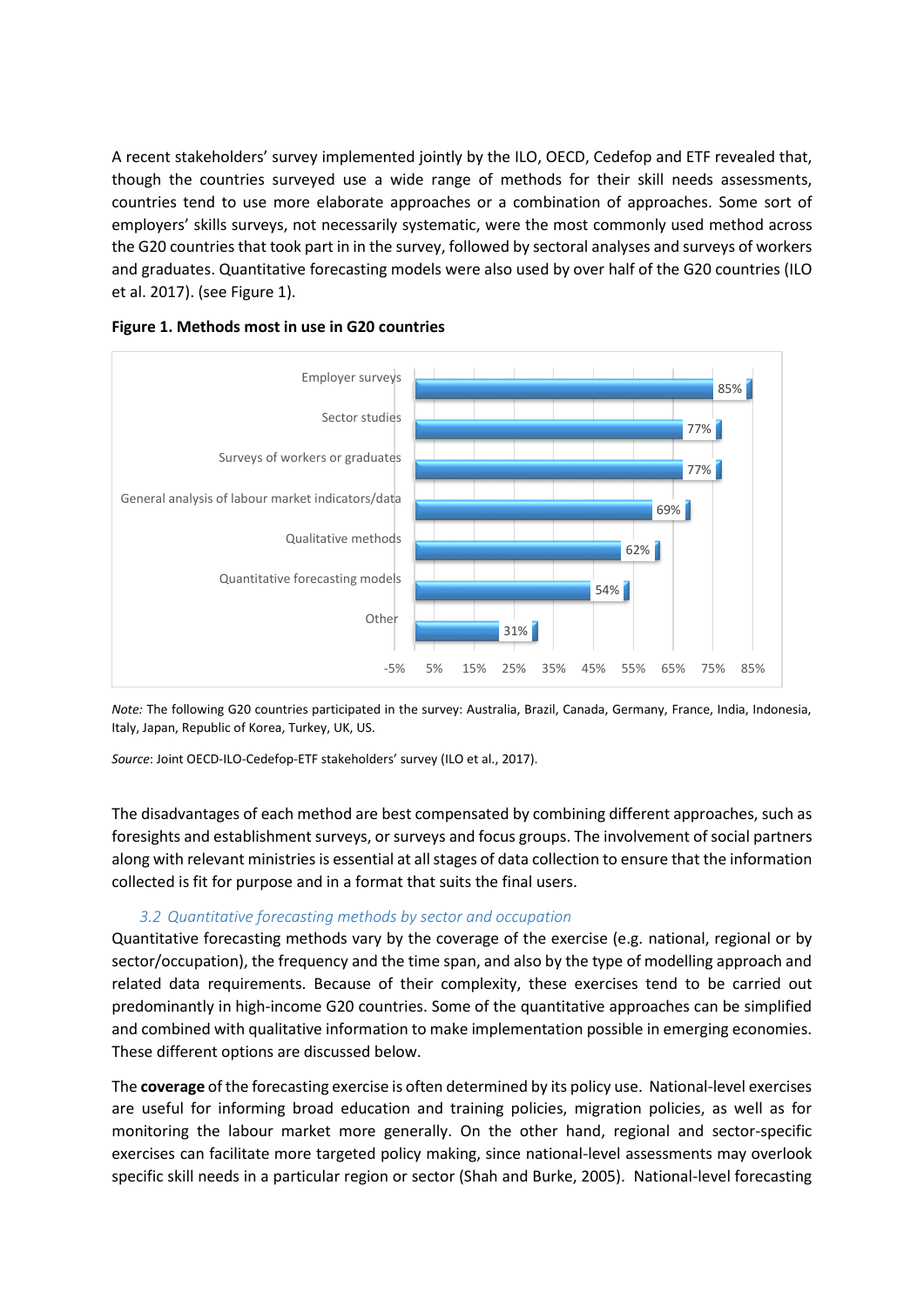or projection exercises exist in many countries, including Canada, Australia, the United Kingdom, Italy, France and the United States. Several countries also undertake forecasting exercises at the regional or sectoral level. However, data availability and the availability of skilled personnel sometimes hampers such exercises. For example, in Canada, the small population size of certain regions limits the capacity to anticipate skill needs in these sparsely populated areas.



While all forecasts are forward-looking, the **time span and frequency** of forecasting varies. Exercises to anticipate future skill needs can anticipate short (generally 6 months to 2 years), medium-term (2- 5 years), or longer-term scenarios (5 years or more). Most forecasts cover a medium-term time span of 2-5 years, as with Australia's employment projections (5 years). Short-term anticipation exercises are less common, perhaps because they overlap in purpose with assessments of current skill needs. Nevertheless, the Italian Chamber of Commerce (*Unioncamere*) leads the Excelsior Project (*Progetto Excelsior*) which provides one-year employment forecasts by sector and occupation. Longer-term forecasting anticipates skill needs more than 5 years ahead of time. A time horizon of 5-10 years is generally perceived as ideal for longer-term forecasts, as beyond 10 years the assumptions are more likely to prove incorrect (Thomas, 2015). Both Canada and the United States carry out 10-year national-level forecasts.

Long-term forecasts are useful for medium-to longer-term planning, but they require a more sophisticated statistical infrastructure because they require longer time series data and micro-data sources, which may not be easy to implement in all countries or regions. Cedefop's E3M3 forecast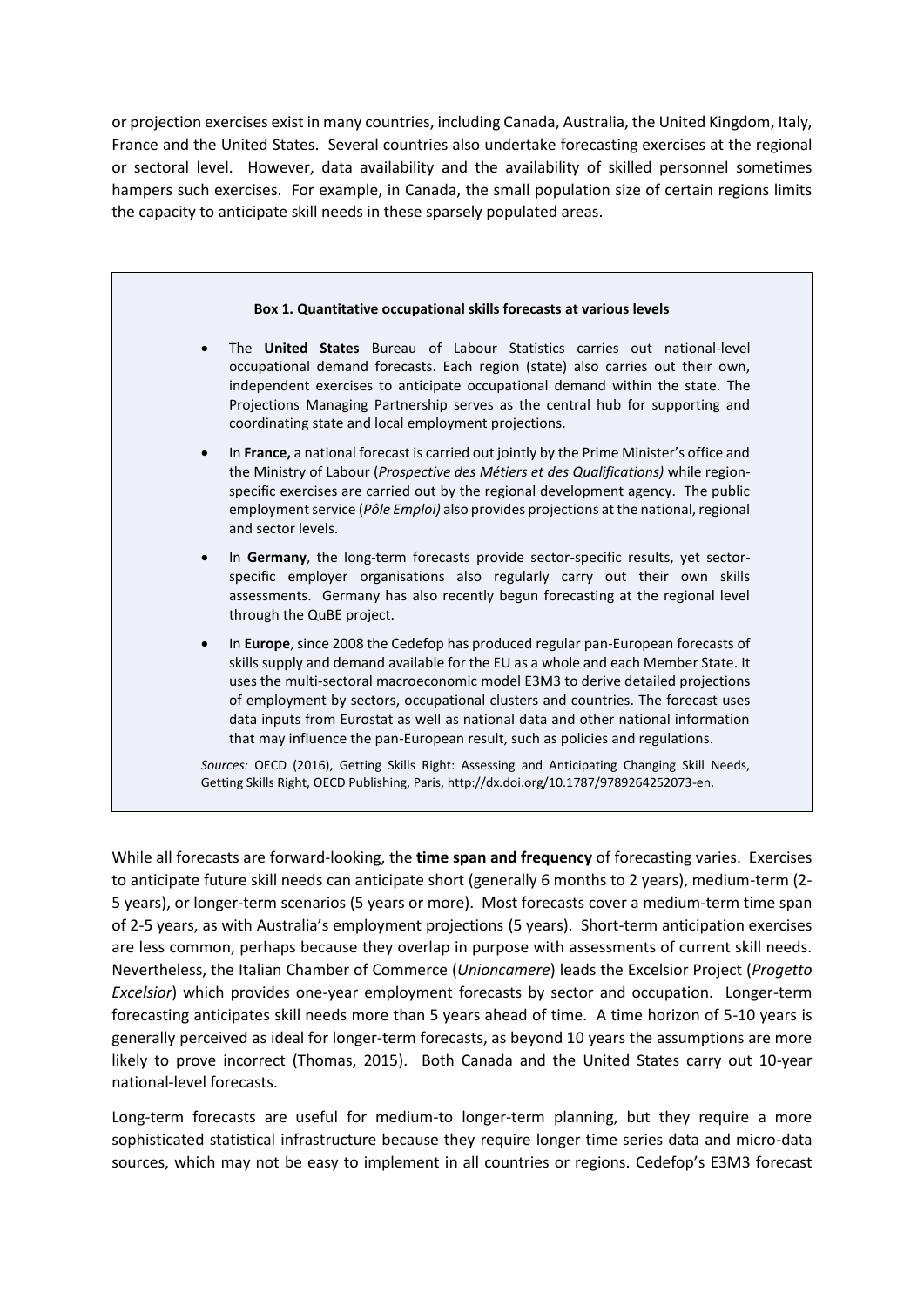model for EU countries, for example, draws on employment trends by economic sectors, national accounts, and economic and demographic projections (Cedefop, 2008, 2012; Wilson, 2012). Longterm forecasts are also limited by the difficulty of estimating future skill demand, as the latter is sensitive to random shocks (e.g. unpredictable technological or economic changes (Wilson and Zukersteinova, 2011), which reduces the reliability of such exercises. The fear of inaccuracy of longerterm forecasts due to a lack of economic stability or disruptive nature of changes on the labour market can hinder the development and use of such exercises. While shorter-term forecasts may provide more accurate scenarios, their policy usefulness may be restricted to short-term skills policies (e.g. temporary migration, active labour market policies). In view of the limitations associated with each type of exercise, countries often have multiple types of exercises in place, with varying time spans. For example, Germany complements its long-term forecasts (BIBB-IAB-Qualification and Occupational Fields) with short-term forecast exercises that feed specifically into the planning of vacancies in apprenticeships. Korea carries out 1-year, 3-year, 5-year and 10-year forecasts that are aligned to national strategic development plans.

Short- and medium-term forecasts are generally carried out (or updated) on an annual basis, while longer-term forecasts are run less frequently. However, countries still update longer-term forecasts every couple of years in order to take into account new developments and ensure that forecasts draw upon the most up-to-date information and past and present trends (2). Maintaining a regular longterm national forecast exercise with results published every two or three years is generally viewed as best practice, since this ensures that major structural changes in the economy are captured in the time trends used in the model's estimation process, and that assumptions can be altered in the face of new economic or social developments (Thomas, 2015).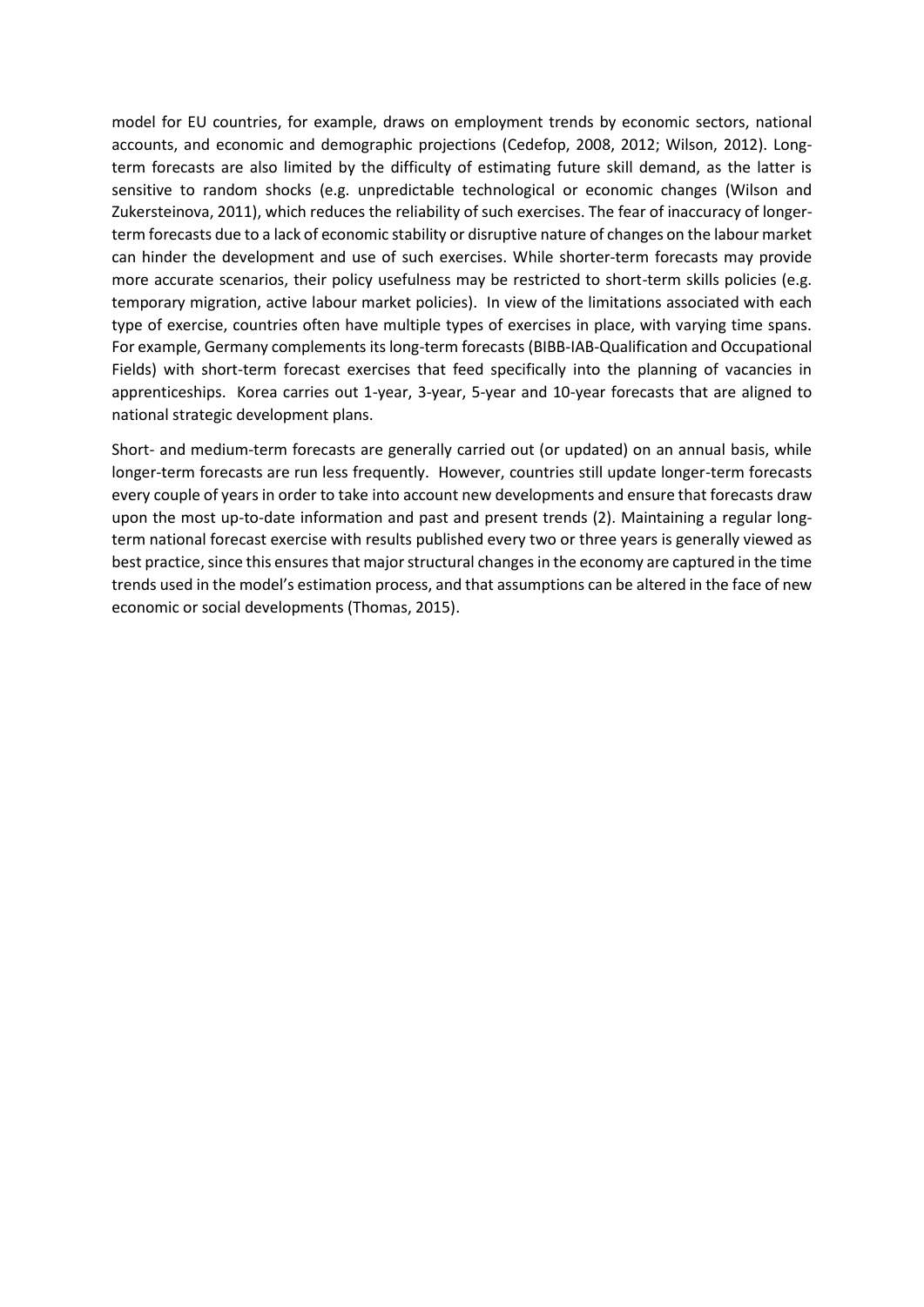#### **Box 2. Examples of regular longer-term forecast exercises**

- In **Canada**, the Canadian Occupational Projection System (COPS) projections identify the potential level, composition and source of labour demand and labour supply in the future Canadian labour market, and highlight occupations where potential labour market imbalances may arise. Every two years Employment and Social Development Canada (ESDC) publishes detailed 10-year labour market forecasts at the national level. Projections are made for 140 occupations at the 3 digit National Occupational Classification (NOC) level. Both expansion demand and replacement demand (including retirements, deaths, voluntary quits and involuntary firings) are modelled to arrive at a predicted path of labour requirements for each occupation. The COPS model also estimates occupational supply by combining projections for immigrants, graduates, dropouts and reentrants with forecasts for labour force participation rates. The model has large data requirements due to the detailed nature of the work.
- The **United States** Bureau of Labor Statistics (BLS) undertakes occupational forecasting every 2 years through the Employment Projections (EP) programme. The EP programme develops 10-year forecasts of industry and occupational employment, covering 334 occupational profiles which represent approximately 84% of available jobs in the United States. Unlike Canada's COPS, the BLS projections do not carry out supply side estimations, choosing instead to focus on demand side estimation. EP also assumes a labour market in equilibrium where total labour supply meets labour demand except for some frictional unemployment, so it is not possible to predict where future labour market imbalances may arise.

*Source*: (Thomas, J. (2015), "Review of Best Practices in Labour Market Forecasting with an Application to the Canadian Aboriginal Population." *Centre for the Study of Living Standards.*

Modelling approaches for quantitative forecasting can be produced using macro models that enable to calculate the effects of changes in key parameters and endogenous reactions based on economic theory or historic data estimates, for instance the German "Inforge" model or the European E3M3 model. The availability of such models and related techniques may be an issue for emerging economies. A simplified approach is the structural Hermin model developed by Bradley (2000). The Hermin model has proved its flexibility and applicability to many emerging economies lacking statistical data. The model has four main sectors (manufacturing, agriculture, market and non-market services) and covers both supply and demand side of the economy (Bakule and Kriechel et al., 2016). Computable General Equilibrium (CGE) models enable a deeper understanding of the underlying reasons behind the change in skills demand. Simpler models, such as input-output (IO) tables or social accounting matrices (SAMs), are also used in many developing countries and compensate for data unavailability and quality. The IO models are used to demonstrate how a change or shock on the demand side will influence the structure and volume of employment and skills demand (Bakule and Kriechel et al., 2016).

In addition, using qualitative inputs in quantitative forecasts can be a valuable approach for robust modelling to address data problems such as missing data, insufficient coverage and breaks in time series. An example is the E3M3 model for which qualitative inputs are used when the initial forecasts are shared with a group of national experts to provide their feedback. The experts may also bring information on likely future trends which the model was not able to produce. Another example can be provided on the Canadian COPS model which uses a number of different qualitative inputs in its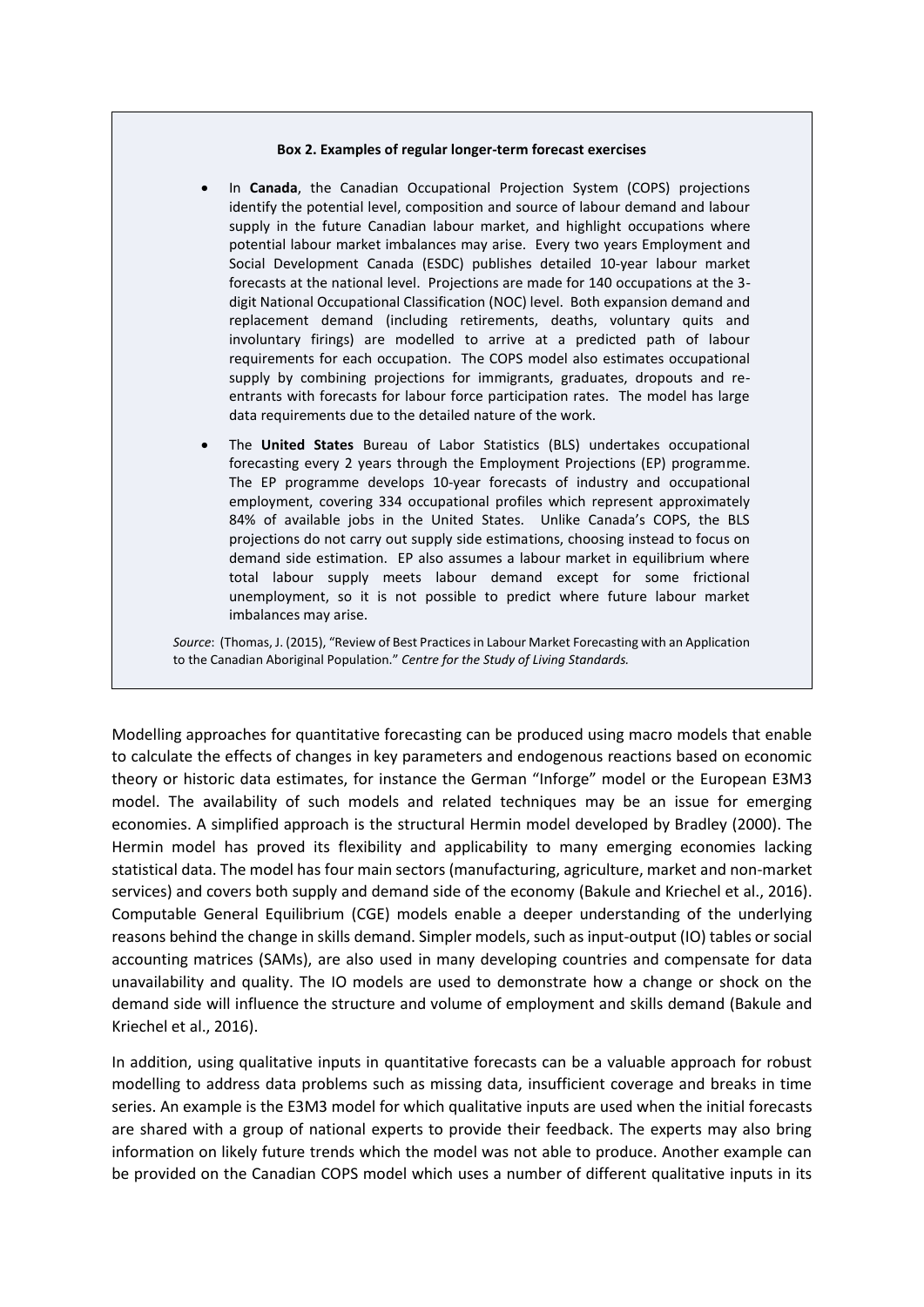different components. For instance, expert inputs are used in the vetting of projected trend in expansion demand of the COPS model. In the US, the Bureau of Labour Statistics uses its occupations expert evaluationsin individual occupations. Based on the experts' judgements, the occupation shares in sectors are adjusted for the further projection (Bakule and Kriechel et al., 2016).

## *3.3 Some examples of qualitative and combined approaches*

Guidelines for developing skill assessment and anticipation systems recommend adopting a holistic approach to the measurement of current and future skill needs and advise the use of a combination of various methods to achieve robust and reliable results. It is generally viewed as best practice to use both quantitative and qualitative sources in a country's assessment of current and future skill needs (ILO, 2015; OECD, 2016a).

Foresight exercises are a type of qualitative approach which provides a framework for stakeholders to think in a collaborative way about future scenarios. Foresight involves stakeholders in setting priorities about skills-related issues in a structured and constructive way in order to develop a common policy vision. A key distinction between forecast and foresight exercises is that foresight exercises go beyond exploring future scenarios by promoting decision-making and mobilising action to shape the future and realise these scenarios.

In Brazil, for example, foresight is becoming part of strategic thinking. The Brazilian SENAI<sup>2</sup> foresight demonstrates good practice not only in dealing with the capacity and resource deficiencies but also in integrating sector foresights for technology, production organization, occupational and educational aspects under one institutional setting both at the regional as well as at the national level (see Box 3) (Bakule and Kriechel et al., 2016).

The Skills 2030 Foresight in the Russian Federation was developed under the Ministry of Education and Science Agency of Strategic Initiative and the Moscow School of Management Skolkovo. It produces skills foresights for sectors and takes a broader multidisciplinary and ecosystem approach to understand the future challenges to education. The key problem identified through this experience is lack of "translators" that could help connect strategic planning, technological development and human resource preparation in the industry domain (Bakule and Kriechel e al., 2016). The popularisation of the foresight exercises helps to develop the future thinking where participants create a shared vision and jointly plan the implementation of measures accordingly. (see Box 3).

#### **Box 3. Examples of qualitative approaches at sectoral level**

 **In Brazil**, SENAI's foresight model was initiated in 2001, and is a good example of an integrated approach to skills anticipation. The model develops sectoral prospects at national level. It captures industrial, technological and organizational change and the impacts on employment. The process is lead and managed by an executive group formed by SENAI technical experts, academia and business representative, who are both the producers and users of the results. The model coherently integrates activities focused systematically on two main questions: how many workers by occupation and industrial sector will be demanded in the near future? And what changes to the professional profile will be required in terms of knowledge, skills and abilities? It combines different foresight and forecast methods and approaches, both quantitative and qualitative, and produces information to feed into occupational analysis and subsequently into a thematic workshop, where the executive group discusses and analyses the outcomes. Recommendations produced for SENAI concern the provision of vocational training and of technical and technological services for the sector in focus. The recommendations often include

**.** 

<sup>&</sup>lt;sup>2</sup> SENAI is a Technical and Vocational Education Training Institution that provides vocational training and technological services for industry.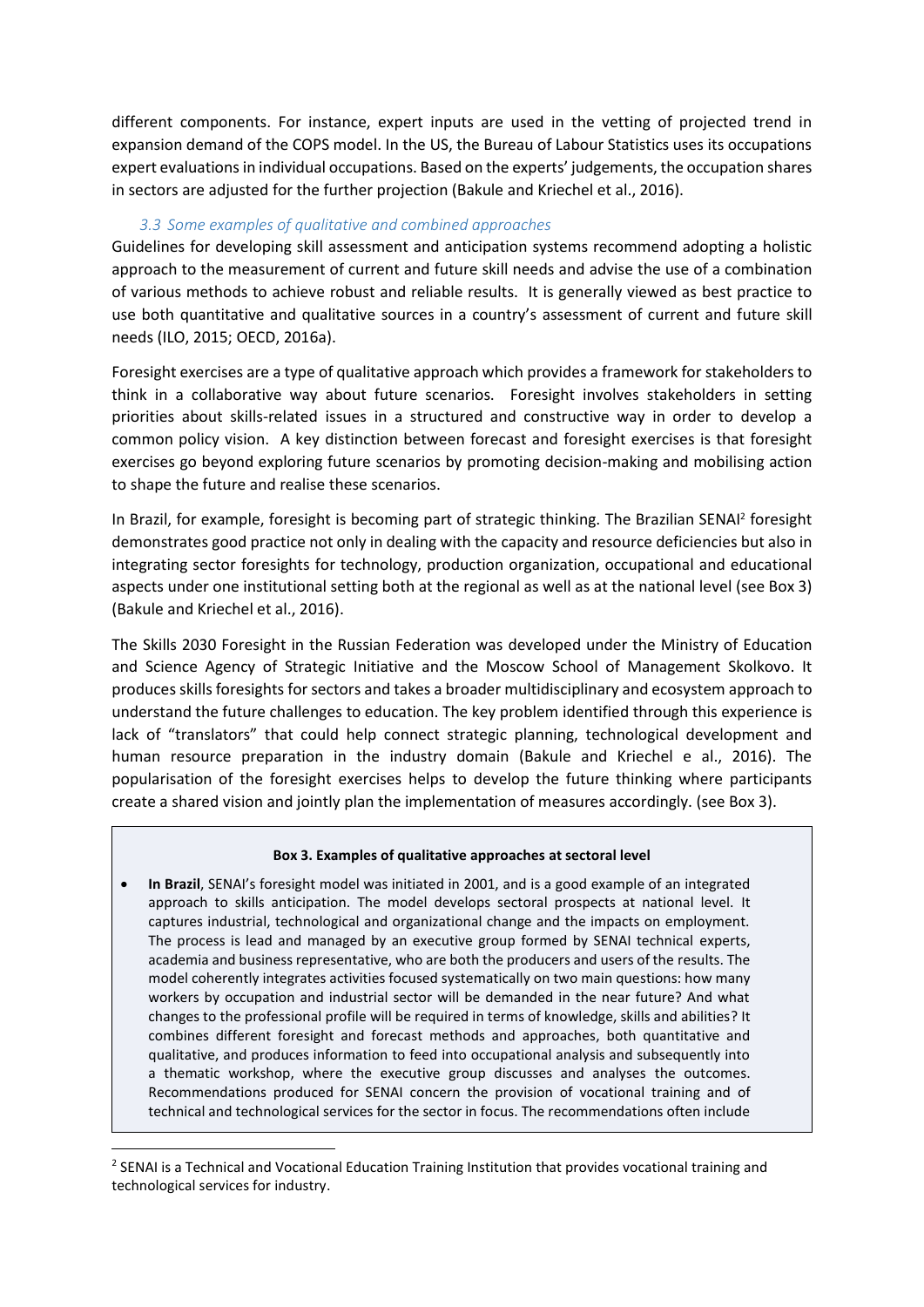such measures as changes in curriculum design, provision of new courses, and up-skilling trainers.

- **In Russia,** the Skills 2030 Foresight was conducted for a number of high-tech sectors and technology-dependent industries where technology is the primary driver of change in skills demand. The foresight's main focus is to assess how key trends and new technologies change the nature of work tasks, and in turn how they change the demand for skills. The core of the exercise is a series of foresight sessions which focus on the collaborative design of the industry "map of future" through structured discussion. The foresight final results include new competency maps for the sector in focus and measured to close the skills gap.
- **The ILO's Skills for Trade and Economic Diversification** (STED) programme is a sector based approach developed to help developing countries and emerging economies to identify the skills development strategies required for future success in international trade. The approach is designed to support growth and decent employment creation in sectors that have the potential to increase exports and to contribute to economic diversification. The programme works with national and sectoral stakeholders in tradable sectors to understand the challenges facing the sector, and the contribution that skills development can make to address those challenges. It enhances coordination between trade, development and skills policies. STED approach takes a forward-looking perspective, analysing a sector's development and growth opportunities, and anticipating the skills implications of participating more effectively in international trade. Together with an analysis of current skills supply and demand, the approach generates an overview of existing and future skills gaps. In doing so, it combines an establishment survey, an expert workshop and other qualitative and quantitative approaches to skills analysis and anticipation.

*Sources*: Cedefop-ETF-ILO (2015); Gregg et al. (2012); ILO-WTO (2017)

Sector studies are another example of qualitative approaches to anticipating skill needs. Australia's Industry Skill Forecasts, for example, are qualitative snapshots of the current and future skill needs of a particular industry. They draw upon interviews or focus groups with experts and actors involved in developing and using skills in that sector. Ireland also carries out sector-specific foresight exercises using a similar approach.

Although adopting a holistic approach to assess skill needs is considered good practice, few countries combine quantitative and qualitative data sources in the same exercise. Korea does this, by relying on both quantitative (labour market information, employer and worker surveys), and qualitative (sector studies) data sources to develop their forecasts. Exercises in other countries draw on qualitative sources for validation, though not as an input in itself. For example, the Canadian Occupational Projection System (COPS) forecasts are primarily quantitative but rely on qualitative data sources as a second step to validate the quantitative forecasts. Germany's BIBB-IAB-Qualification and Occupational Fields long-term forecasts also use qualitative scenarios to contrast the baseline quantitative projections. The former Australian Workforce Productivity Agency (AWPA) used to conduct foresight exercises to gain insight into possible future scenarios around the demand and supply of skills which were then used to define forecast modelling exercises.

The ILO's STED programme, implemented since 2010 in a dozen countries, anticipates skills for sectors exposed to international trade by combining various qualitative and quantitative approaches: an employer survey, interviews with informants, expert workshops, analysis of labour market information etc. (Box 3). It aims to facilitate national and sectoral stakeholders in analysing their own skills needs, to develop their capacity to do so, and to support them in developing and implementing training measures and institutional arrangements (Gregg et al (2012), ILO-WTO (2017)). Other ILO tools include skills technology foresight, a practical guide to anticipating skills for green jobs, and the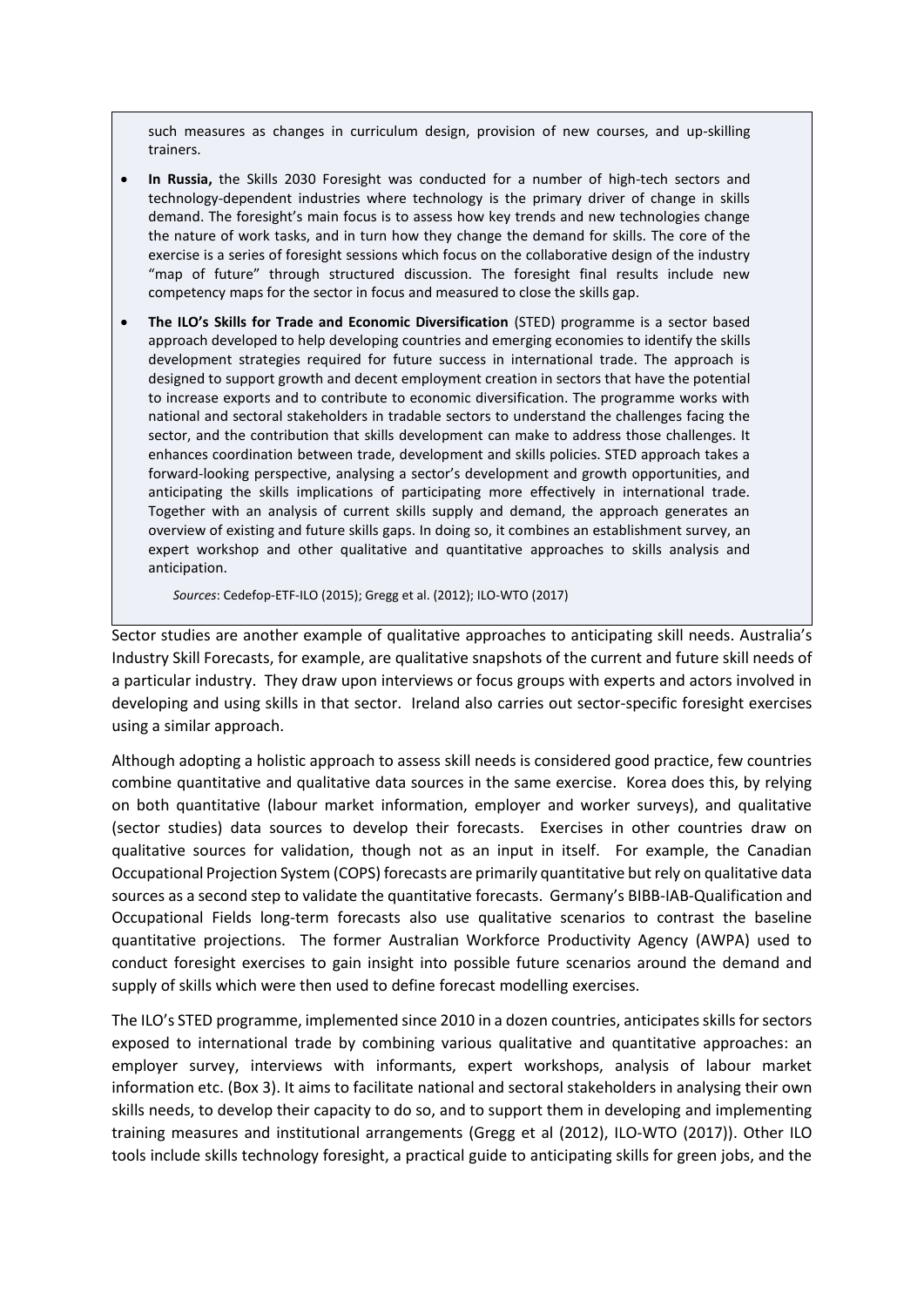inter-agency compendium of various approaches to anticipating and matching skills and jobs produced by the ETF, Cedefop and ILO. (Box 4).

|                                                                                                                            | Box 4. ILO tools for skills needs analysis and anticipation                          |                                                                                                                                                                                                                                                                                                                                            |  |  |  |
|----------------------------------------------------------------------------------------------------------------------------|--------------------------------------------------------------------------------------|--------------------------------------------------------------------------------------------------------------------------------------------------------------------------------------------------------------------------------------------------------------------------------------------------------------------------------------------|--|--|--|
| Skills for trade and economic<br>diversification: A practical<br>guide. ILO, 2012                                          |                                                                                      | Addresses anticipation of skills needs in promoting trade strategies and<br>in exporting industries                                                                                                                                                                                                                                        |  |  |  |
| Anticipating skill needs for<br>green jobs: A practical guide.<br>ILO, 2015a                                               |                                                                                      | Addresses approaches to analysing and anticipating skills needs for the<br>green economy and sustainable development.                                                                                                                                                                                                                      |  |  |  |
| Guidelines for inclusion of<br>skills aspects into<br>employment-related analyses<br>and policy formulation ILO,<br>2015b. |                                                                                      | Addresses the analysis of skills barriers to employability and skills needs<br>for employment, and how to integrate the analysis in the process of<br>national employment policy formulation.                                                                                                                                              |  |  |  |
| Skills technology foresight<br>guide, MSM Skolkovo-ILO,<br>2016                                                            |                                                                                      | Addresses a foresight approach to steer experts and practitioners in<br>defining future technological change and related changes in work<br>organisation, job tasks and skills needs.                                                                                                                                                      |  |  |  |
|                                                                                                                            | Guide to anticipating and<br>matching skills and jobs.<br>Cedefop-ETF-ILO, 2015-2017 | An inter-agency compendium of tools for guidance and assistance in<br>designing methods, instruments and institutional solutions to meet the<br>challenge of matching current and future skills and jobs.                                                                                                                                  |  |  |  |
| ➤                                                                                                                          | Volume 1: Using labour<br>market information                                         | Provides guidance on the principal types of data, data sources and<br>indicators that can answer key policy questions related to overcoming<br>or preventing skills mismatch.                                                                                                                                                              |  |  |  |
| $\blacktriangleright$                                                                                                      | <b>Volume 2: Developing</b><br>skills foresights, scenarios<br>and forecasts         | Addresses quantitative and qualitative methods of anticipation and<br>forecasting of future skills needs at a macroeconomic level.                                                                                                                                                                                                         |  |  |  |
| $\blacktriangleright$                                                                                                      | Volume 3: Working at<br>sector level                                                 | Addresses methods, processes and institutional mechanisms of skills<br>identification and anticipation at sectoral level.                                                                                                                                                                                                                  |  |  |  |
| ➤                                                                                                                          | Volume 4: The role of<br>employment service<br>providers                             | Addresses the role of public employment services and private<br>employment agencies in skills anticipation and matching, including the<br>collection and use of relevant labour market information.                                                                                                                                        |  |  |  |
| ➤                                                                                                                          | Volume 5: Developing and<br>running an establishment<br>skills survey                | Provides guidance on the implementation of surveys among employers<br>(establishments) on skills shortages and gaps, recruitment difficulties<br>and training measures.                                                                                                                                                                    |  |  |  |
| ➤                                                                                                                          | Volume 6: Carrying out<br>tracer studies                                             | Assists training providers and analysts in designing and implementing<br>surveys among their graduates on their employability, how their skills<br>are used, and how those skills relate to gaps on the labour market.<br>Source: ILO 2015; Cedefor-ETF-ILO Compendium of guides to anticipating and matching skills and jobs 2015-2017 at |  |  |  |

## *3.4 Innovative approaches to skills anticipation*

As the pace of technological innovation accelerates it makes the task to anticipate skills needs very challenging. On the one hand, skills analysts are expected to deliver timely information, but on the other, the robustness of data and quality of results should not be jeopardized. In addition, the costs of skills anticipation exercises remains a barrier to regular implementation. Big data and real time data may potentially be an answer to the time, quality and costs issues and some countries have started to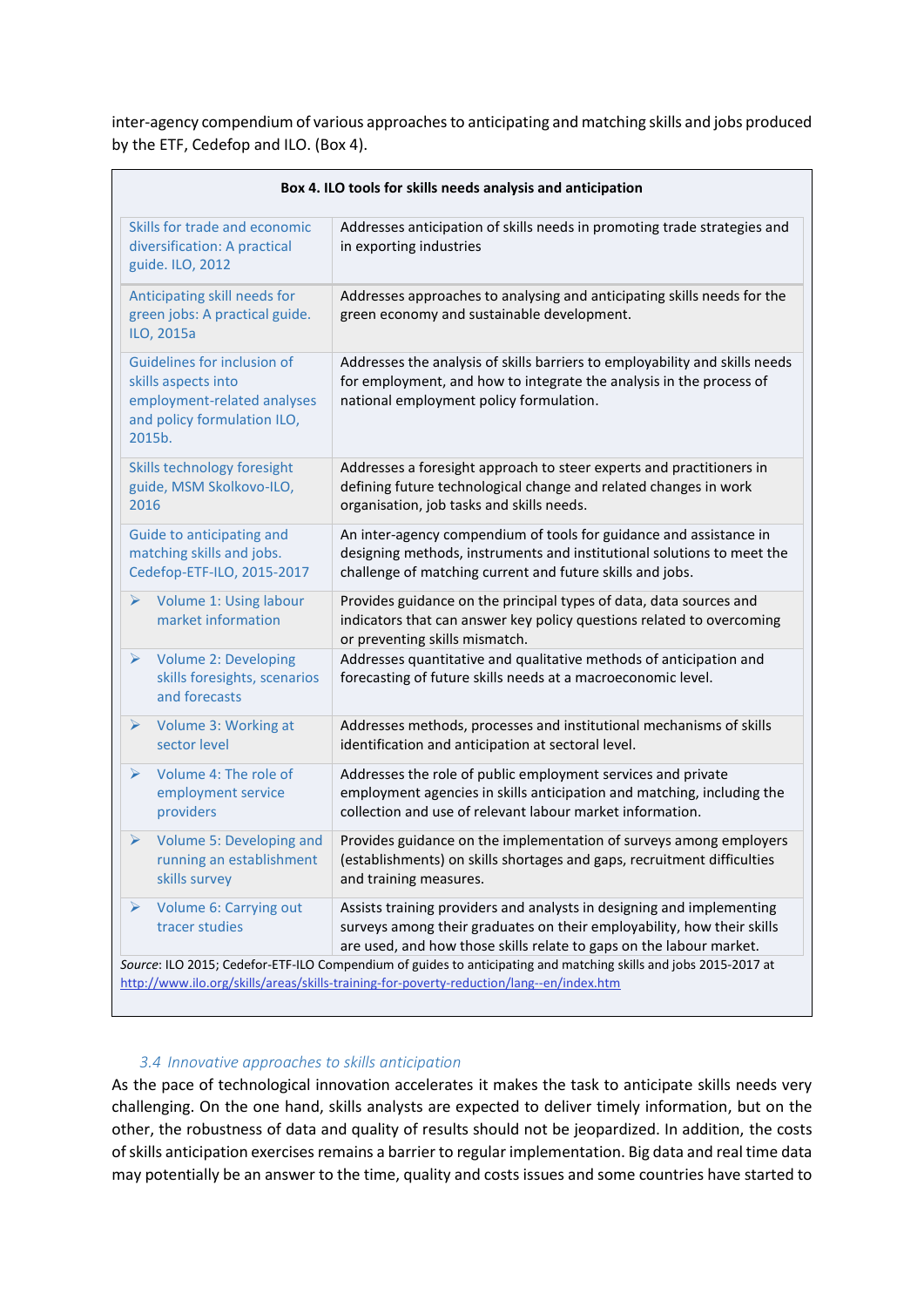explore their use. The availability of big data and real time data enable larger sample sizes and higher frequencies compared to traditional surveys. Derived mainly from internet-based data sources and thus not requiring field data collection, the use of big-data analytics and of real-time information is becoming an important area of research and policy. Recent new developments in the field of machine learning and algorithms (text mining, web crawling etc.) have also enabled the collection, synthesis and analysis of a rich and ever growing set of data on skills needs that were previously more costly to collect. Big data analytics of vacancy data collected by online job advertisement portals have the potential to improve skills anticipation and matching capabilities in countries and enterprises and in future may become a game changer. This type of data can potentially enable countries to keep a pulse on emergent trends in demand for occupations and skills, as well as the changing composition of skills within an occupation (see Box 5).

Cedefop has started to develop a pan-European real-time job vacancy tool in 2017<sup>3</sup> and initial results are expected to be released end of 2018 with an aim of releasing a fully-fledged and validated dataset for all EU Member States in 2020<sup>4</sup>.

Another example is Burning Glass Technologies (BGT) which analyses several millions of job postings in the US job market and offers crucial insights, including which jobs are most in demand, the specific skills need of employers, and the career directions that offer the highest potential for workers<sup>5</sup>. The company's artificial intelligence technology analyses millions of job postings to provide insights into labour market patterns and real-life career transitions. This real-time strategic intelligence also offers information on the transferability of skills between occupations for potential retraining measures offered through active labour market programmes and public employment services.

However, caution needs to be taken with the interpretation and use of big data and web vacancies as the sample may not be representative of the entire labour market. For instance, skills needs extracted from online vacancies are likely to suffer from substantial biases in terms of coverage of sectors, occupations and geographical coverage although this bias is likely to diminish in the future as Internet use increases. Skills requirements as stated in online job vacancies often reflect firms' effort to attract a desired set of skills among job applicants, rather than to genuinely reflect the required skills profiles in occupations. For instance, job-specific skills may be taken for granted and the emphasis put on transversal skills instead, potentially providing a biased view of the skills needed for the vacancy. Other limitations of these approaches include unstructured and imperfect information, measurement errors in terms of duplication or arising from a high turnover, privacy concerns and legal considerations, and the need for advanced data analytical skills to obtain and interpret the data (Kurekova, L.M. et al. (2015; Stephens-Dawidowitz, S. (2017); Deming, D and L. Kahn (2017)).

**.** 

<sup>3</sup> <http://www.cedefop.europa.eu/en/events-and-projects/projects/big-data-analysis-online-vacancies>

<sup>4</sup> Cedefop *Big Data analysis from job vacancies project* [\(http://www.cedefop.europa.eu/en/events-and](http://www.cedefop.europa.eu/en/events-and-projects/projects/big-data-analysis-online-vacancies)[projects/projects/big-data-analysis-online-vacancies\)](http://www.cedefop.europa.eu/en/events-and-projects/projects/big-data-analysis-online-vacancies)

<sup>5</sup> https://www.burning-glass.com/research/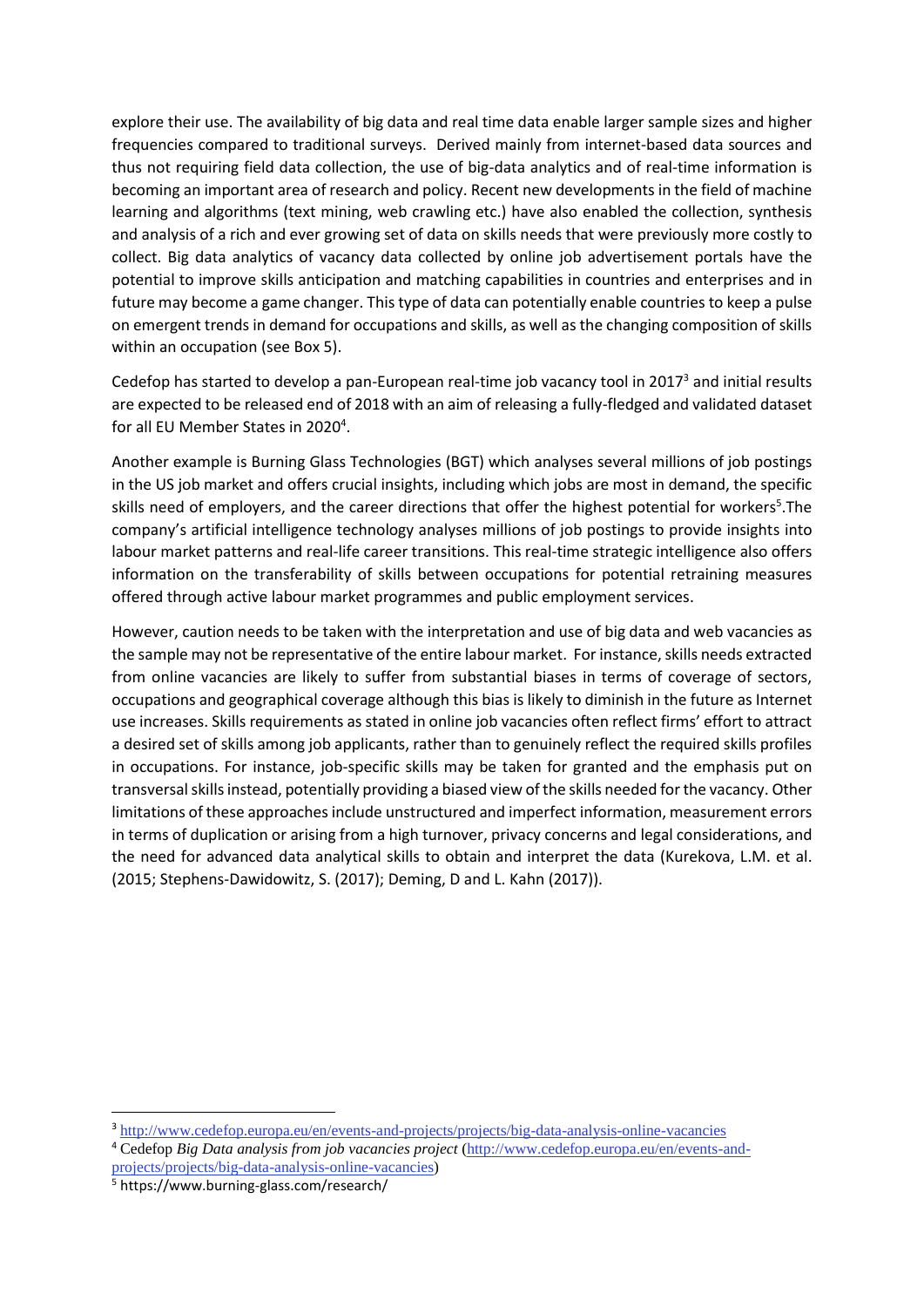#### **Box 5. Innovative approaches to skills anticipation**

- In **Italy**, the CRISP research centre at the University of Milano-Bicocca has developed a web tool that extracts web vacancies from the largest Italian jobadvertising portals. Once vacancies are collected, they are reclassified according to standard occupation and industry classifications to allow merging with statistical databases. Since the text of the vacancies can be generic, CRISP has developed software to identify keywords signalling the types of skills required by each vacancy, which allows for a comprehensive mapping of skill needs on the web.
- The **United Kingdom's** Migration Advisory Committee (MAC) recently introduced the use of online vacancy data into their assessment of which occupations are in shortage for the purposes of migration decisions. The MAC plans to use this data to "provide extra contextual data on the demand for an occupation and how it carries across the UK, across job titles within the occupation, and whether there are any specific skills that are particularly in demand within the occupation."
- **Canada's** proposed FutureSkillsLab would act as a laboratory for skills development and measurement in Canada. One of the core functions of the FutureSkillsLab would be to suggest new sources of skills information, including using big data to extract information about emerging trends. Particular focus will be placed on building links between credentials and skills. This will add to an already advanced system of skill needs assessment and anticipation system (COPS) the results of which are used in several policy domains, notably the selection of occupations for the federal skilled work migration programme and the recognition of foreign qualifications.

*Sources*: OECD (2016) Getting Skills Right; Migration Advisory Committee (2017), "Assessing labour market shortages: A methodology update." "Building a Highly Skilled and Resilient Canadian Workforce through the FutureSkillsLab," Advisory Council on Economic Growth (February 2017).

## 4. From data collection and analysis to policy action: cross-cutting issues

There are several pillars of well-functioning skills anticipation systems. Collecting and analyzing quality labour market information (LMI) on jobs and skills is one element. But it is crucial that this information is then used to inform policy making. The information produced by skills assessment and anticipation exercises is used in many areas of employment, education and training, and migration policy. Moreover, the information is not only used by government ministries, but also by the social partners. That said, there are significant barriers that hinder the full and effective use of information on skill needs for policy purposes. Some of these relate to methodological issues inherent to the exercises themselves, while others are concerned with a lack of stakeholder involvement, the absence of consensus around skills needs, poor dissemination to a wider audience and the scattered nature of the policy response.

#### *4.1 Obstacles to translating information into policy action*

The interagency survey on skill needs anticipation and assessment practices among ministries of labour and education, employers' associations and trade unions reported several obstacles to translating the information collected into policy action. The biggest common challenges in **the implementation** of skill needs assessments exercises seem to be the lack of stakeholders' coordination and the lack of capacity. Other obstacles include the perceived limited usefulness of results, the lack of funds and poor statistical base. The barriers that occur when **translating results of skill needs assessments into response measures** are: not enough detail for informed decisions; lack of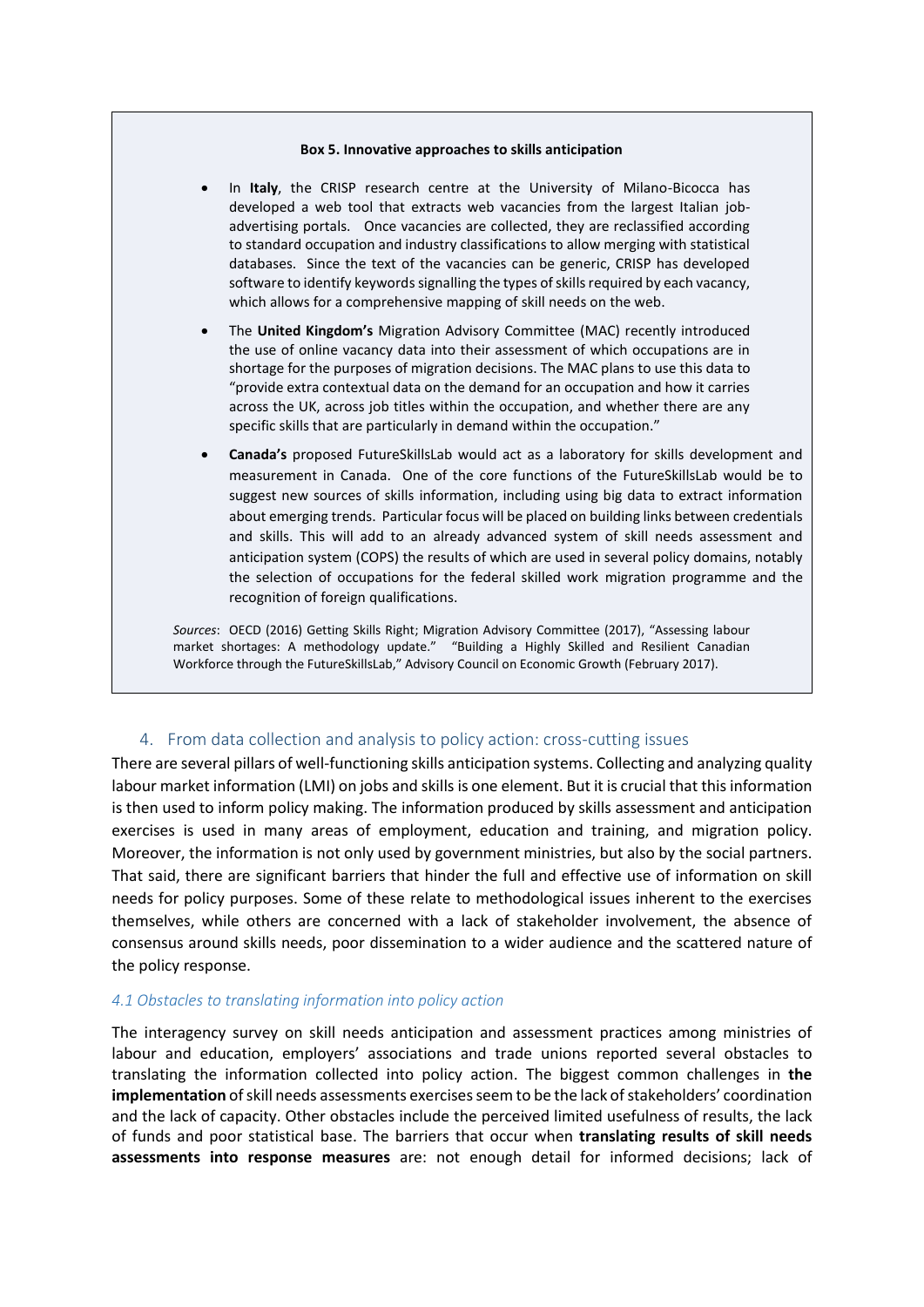stakeholder consultations during the exercise; and lack of consideration of key labour market dynamics both at supply and demand side (Figure 2).



**Figure 2. Barriers in translating skills needs information into policy and practice**

*Note:* The following G20 countries participated in the survey: Australia, Brazil, Canada, Germany, France, India, Indonesia, Italy, Japan, Republic of Korea, Turkey, UK, US.

*Source*: Joint OECD-ILO-Cedefop-ETF stakeholders' survey (ILO et al., 2017).

In addition, the respondents to the survey reported the lack of effective **communication of results** of skill needs assessments to the stakeholders as a key barrier to their ability to influence stakeholders' decisions. Respondents pointed to the complexity of the information being shared with final users and the time lag between the production of results and their dissemination.. This points to the need of better presentation of skill needs information that is tailored to different users (ILO et al., 2017). These issues are considered further in section 4.2.

#### *4.2 The need for labour market information*

A reliable and regular skills assessment and anticipation requires reliable regular updating of key data sources (ILO et al., 2017). Good-quality data on the past is the key for building a trend and understanding the future. For instance, skill forecasting models require uninterrupted time series and regular data collection. All G20 countries use at least some basic form of LMI to inform education, training and labour market policies as ministries of labour, education, and social affairs, and other line ministries collect information in their policy domains. Statistical offices and PES contribute to labour market intelligence based on labour force surveys, household and census statistical surveys, and vacancy and job seeker data on the part of the PES. Sometimes this data can be enriched by qualitative information and appropriate administrative sources such as social insurance data, pension fund data, school enrolment and graduates (ILO et al., 2017).

The quality of LMI also depends on inter-institutional coordination, regular data collection, analytical processing of information and complementarity of different levels and types of information. The link to efficient PES and career guidance services increases chances for the use of results of skill anticipation activities.

While information on the supply and demand of skills is usually collected at national level through some form of LMI, the different methods, time frames and levels of disaggregation mean that data on various forms of skills imbalances are often not comparable. The OECD Skills for Jobs Database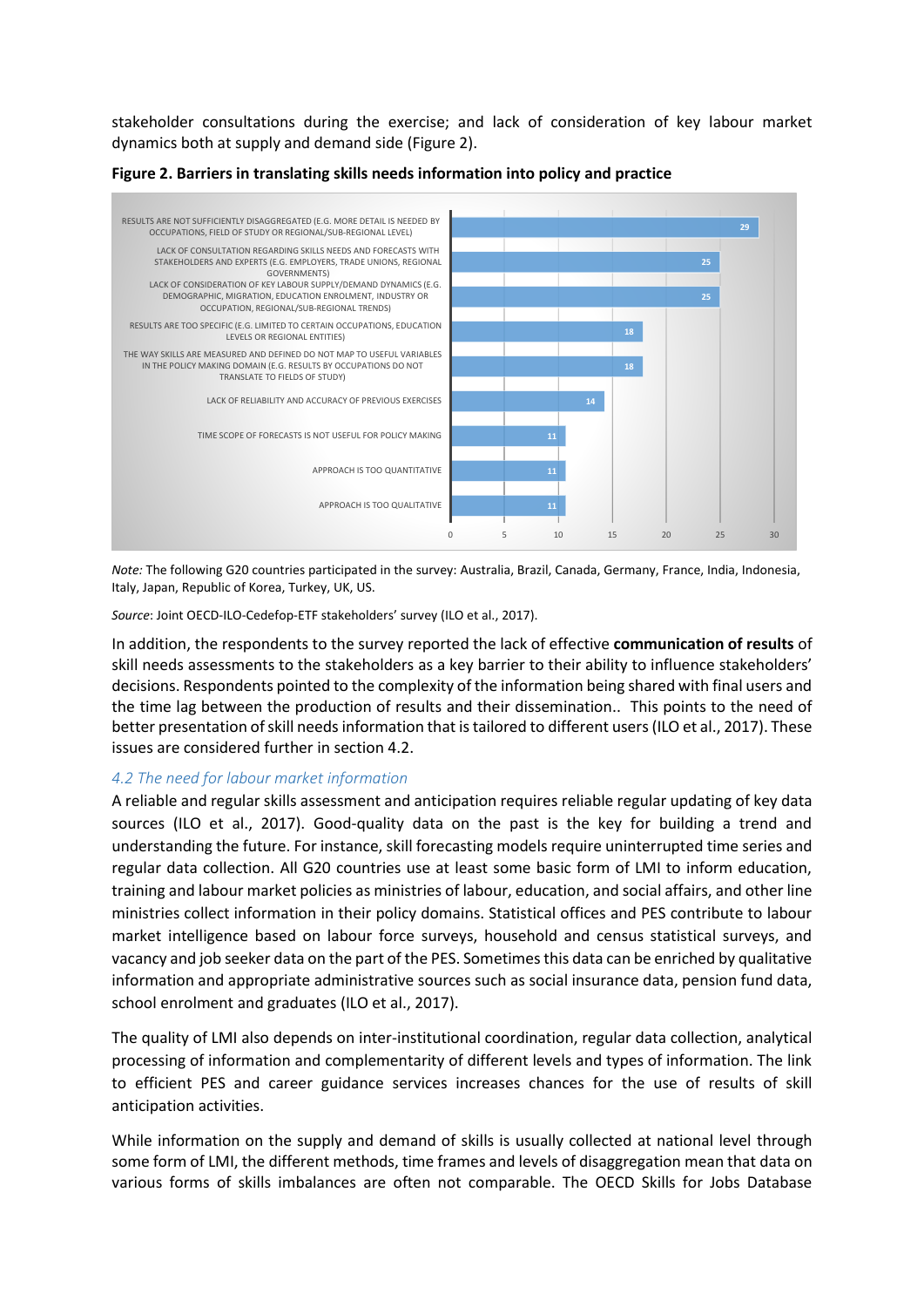produces and publishes skills imbalances information for a large number of countries, including many G20 countries (see Box 6). The database has several potential uses. At the national level, policy-makers can use the country-specific results from the OECD Skills for Jobs Database to design and implement policies that help align the demand for and supply of skills. The database can also be a useful tool for individuals wanting to re-skill or upskill. Finally, from an international perspective, the data can be used to compare the degree of imbalances in specific skills across countries and identify common determinants and policy challenges.

#### **Box 6. The OECD Skills for Jobs Database**

The OECD Skills for Jobs Database provides timely information about skills shortages and surpluses, as well as qualification and field-of-study mismatch, for Argentina, Australia, Brazil, Canada, Chile, Mexico, Peru, South Africa, Turkey the United States and all European countries.

The *Skill Needs indicators*, the indicators measuring skill shortage and surplus, are constructed on the basis of five sub-indices: wage growth, employment growth, hours worked growth, unemployment rate and under-qualification growth. These sub-indices are calculated at the occupational level, and are then compared to the economy-wide average. For example, when wages of science and engineering professionals grow faster than the average wage across occupations, this signals shortages, as employers raise wages to attract scarce talent. Similarly, when average hours worked in a given occupation grow faster than the country average, this signals that employers might be increasing the work intensity of their employees because of increased demand and the scarce availability of workers with the required skill level. By combining five sub-indices into one final indicator, the impact of confounding signals is minimised and the power of the final indicator amplified. The indicators of surplus and shortage at the occupational level are translated into skill needs by mapping the occupations in demand/surplus to their skill requirements. The final skill needs indicators provide information about the direction (surplus or shortage) and size of the need for a range of skills.

The *Mismatch indicators* compare each individual's qualification level and field-of-study to the level or field generally required in the occupation. The most commonly required qualification level in an occupation is defined as the qualification level that is most observed among people employed in that occupation. People can be over-qualified, when their qualification level exceeds the one that is usually required in their occupation, or underqualified, when they possess a qualification below the most commonly observed level in their occupation. Field-of-study mismatch is defined in a normative way, attaching to each occupation the fields of study that best match the jobs in that occupation.

*Source*: OECD (2017), Getting Skills Right: Skills for Jobs Indicators, OECD Publishing, Paris.

#### *4.3 Aligning the information collected to policy objectives*

A common issue limiting the usefulness of skills assessment and anticipation exercises is that the resulting information does not always fully meet the requirements of policy makers. Results are not sufficiently disaggregated, such as when national-level results are not useful to make decisions at a local level; or when broad occupational categories do not provide evidence to make decisions about specific training programmes. Similarly, the way skills are measured and defined does not always easily map to concepts and variables in the policy-making sphere. For example, for education and training providers, information about trends for specific occupations may not translate directly into the specific skills and courses/fields-of-study to be promoted. In addition, labour supply/demand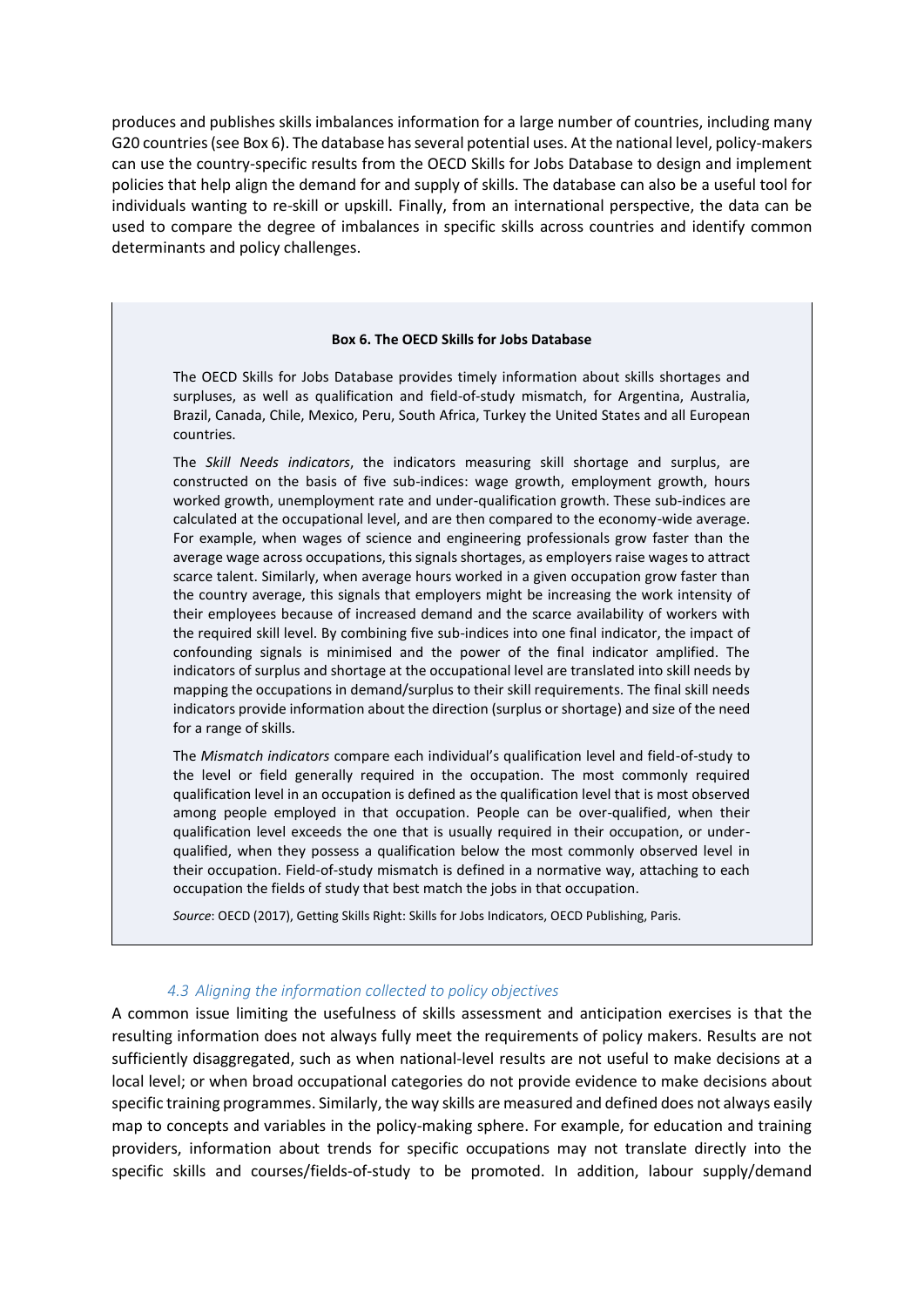dynamics are often not sufficiently considered to give an adequate picture of present and future skill needs. An example of this last point is from the United States, where there are currently good occupational forecasts translated to skill needs using occupational surveys like O\*NET, but where there is insufficient consideration given to components of the skill supply (e.g. migration projections or projections of graduation by fields of study).

## *4.4 Disseminating results to wider audiences*

The results from skills assessment and anticipation exercises are generally relevant to several audiences: policy makers, stakeholders, social partners, sectoral organisations, practitioners and the individuals themselves. The challenge for those who lead the skills assessment and anticipation exercises is to capitalise on this potential interest and make the results available in a useful and accessible form. In general, the stakeholders involved do share the results from skills assessment and anticipation exercises with the broader public, primarily by developing reports and websites. A majority ministries and social partners take advantage of public media (TV, radio, newspapers or magazines) to disseminate findings and analysis but rarely rely on social media to disseminate such information.

Despite these dissemination efforts, more remains to be done. There is a need for the developers of skills anticipation exercises to engage their audience more effectively. One way to do this is to recognise that the "wider audience" is a constellation of users, each valuing the information from skills assessment and anticipation exercises differently and each expecting it to serve different uses. Canada's Department of Employment and Social Development has centralised the dissemination of labour market information and skills assessments on a single platform (Job Bank). Job Bank provides an interactive experience for users, tailoring the information to users' interests. Additionally, through a modernised platform, the enhanced Job Match service for employers will strengthen the role that Job Bank plays in providing detailed and timely labour market information. Another successful Canadian initiative tailored to a particular audience has been the development of a seminar, the Skills Summit, specifically tailored to business, education, labour and policy leaders where the results of skills assessments are.

Beyond dissemination to broad audiences, the use of information from skills assessment and anticipation exercises in career guidance is inadequate. This is another major shortcoming which reduces the potential of these exercises to steer education and career choices towards skills and occupations in high demand.

## *4.5 Stakeholder involvement and co-ordination mechanisms*

Collaboration among ministries and government agencies, social partners and other stakeholders directly and indirectly involved in policy making is a key to translating skill needs assessments into adequate policy responses. However, this collaboration brings with it significant challenges, notably the difficulty of coordinating contributions and the building of consensus when views differ.

According to the inter-agency stakeholders' survey, in G20 countries the ministries of labour, sectoral skills bodies and regional authorities generally take the lead in skills needs assessments and anticipation exercises most often (Figure 3). Other bodies include employer organizations, PES, ministries of education, professional organizations, universities and think tanks, sub-regional governments and statistical office.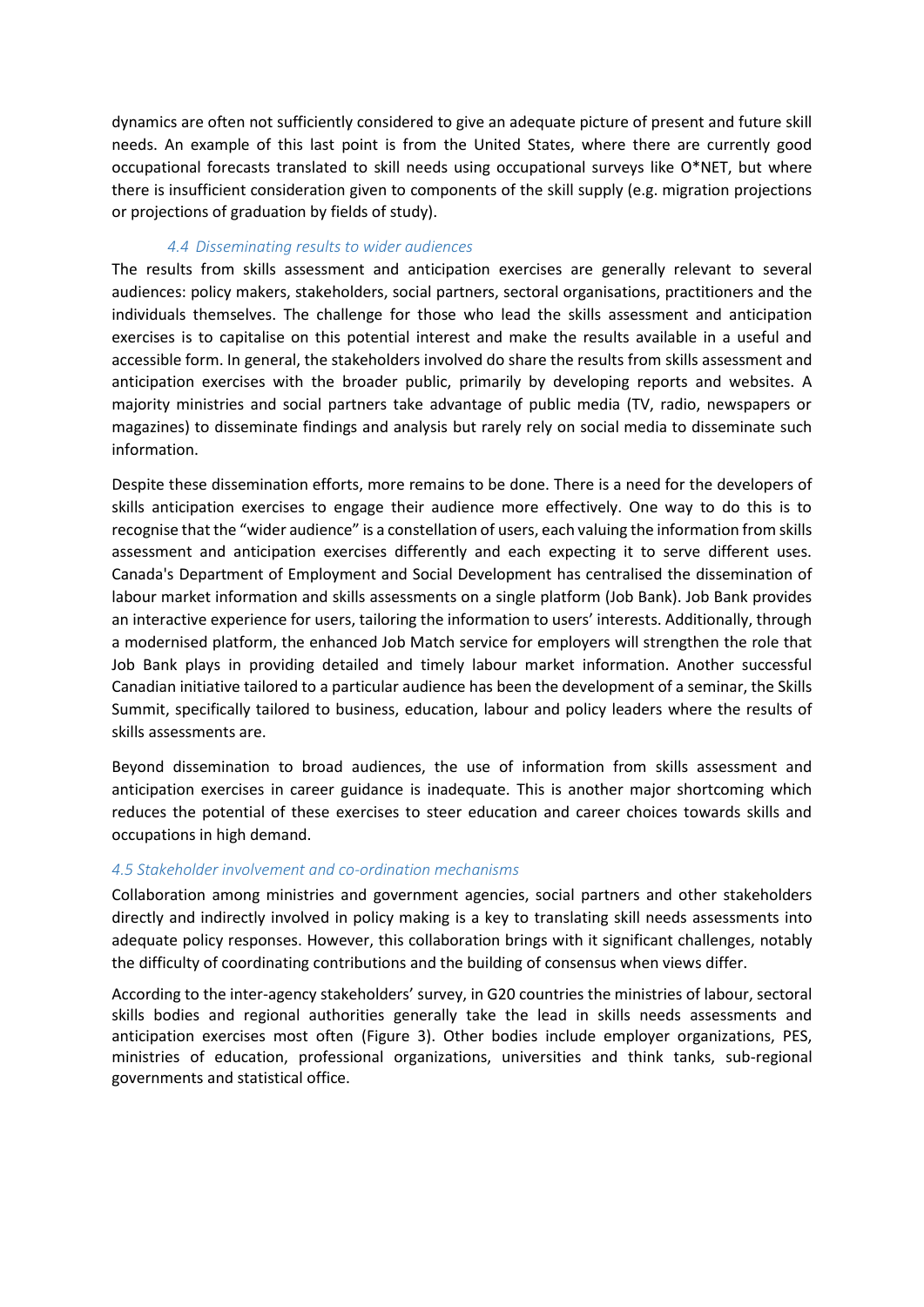

## **Figure 3. Institutions taking the lead in skill needs assessments and anticipation**

*Note:* The following G20 countries participated in the survey: Australia, Brazil, Canada, Germany, France, India, Indonesia, Italy, Japan, Republic of Korea, Turkey, UK, US.

*Source*: Joint OECD-ILO-Cedefop-ETF stakeholders' survey (ILO et al., 2017).

The mechanisms to facilitate inter-ministerial collaboration vary across countries and range from inter-ministerial skills committees to informal consultations. In Australia, collaboration is not systematic but occurs through informal meetings and on an ad hoc basis. For instance, the Department of Jobs and Small Business set up a Future of Work Taskforce in 2016 made up of champions across ministries who meet to build a knowledge base and to reach a consensus across government about the future of work. In Canada and the United States, discussions take place in the context of interministerial skills committees (e.g. the Skills Working Group in the United States and the Economic Trends and Policies Committee and the Social Trends, Policies and Institutions Committee in Canada). In other countries, inter-ministerial collaboration takes place more indirectly through a third party who leads or coordinates the discussion around current or future skill needs, such as Turkey's Vocational Training Council and Italy's Higher Technical Institutes (*Istituti Tecnici Superiori*), or Germany's national skills advisory group (Box 7).

The inclusion of social partners in analysing skills needs, formulating or reviewing policy options is instrumental in including the full breadth of opinions (ILO et al., 2017). However, unfortunately, this does not appear to happen regularly in practice. As reported by the G20 countries' employer and worker organizations surveyed, their involvement both in the discussion on results and policy response formulation are rather limited – only a half of these countries involve these stakeholders in discussing the results and even a lesser number of countries consult them in formulating policy responses. The involvement of social partners happens mainly at national and sectoral level, whereas only a few countries have adequate size and resources to gather inputs at a sub-regional level (Box 6).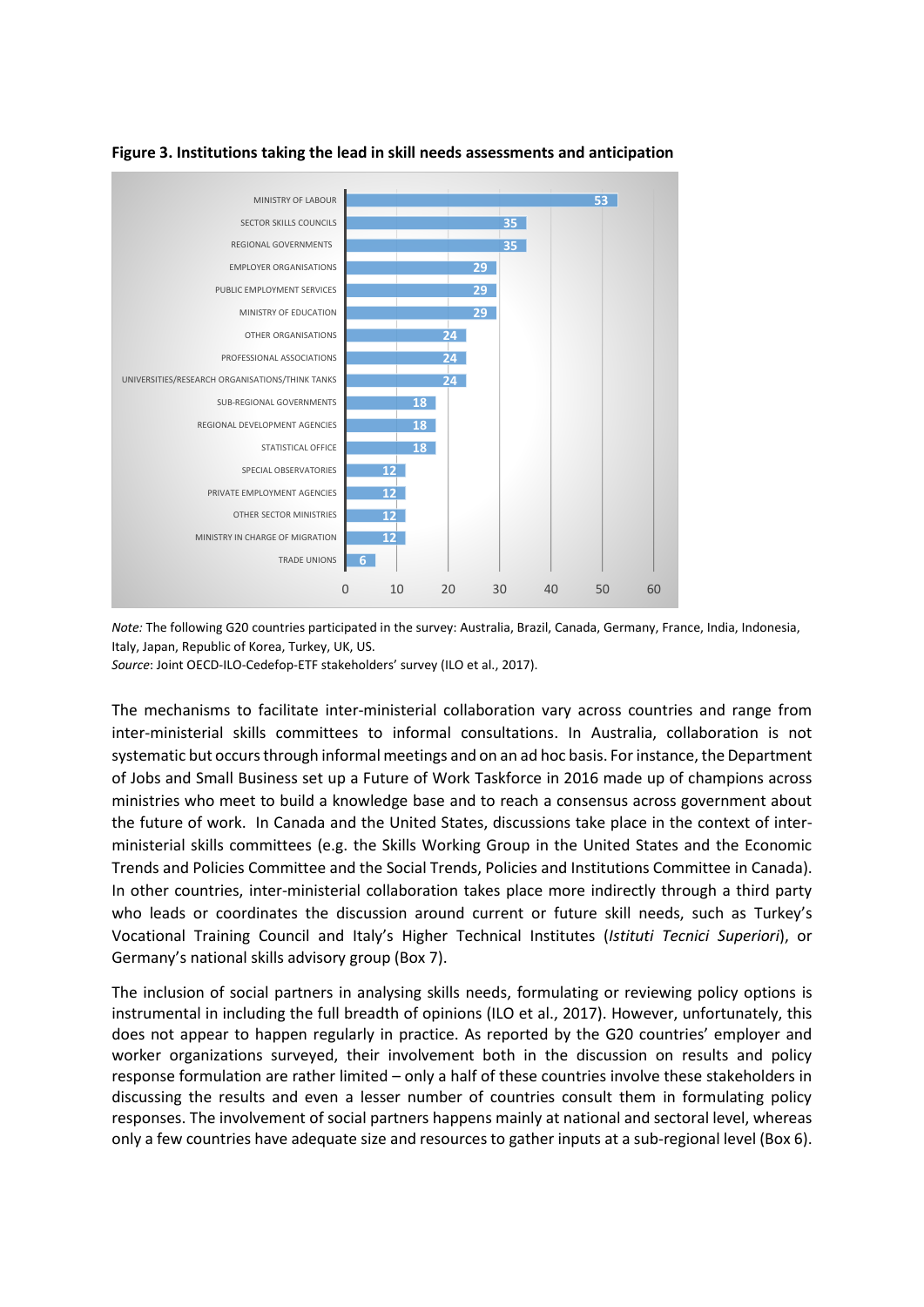An ILO study (ILO, 2017) found that trade unions are involved in a range of bodies at the national and sector level including those that collect data and information on skills demand. The study suggests that sectoral bodies, in their different manifestations, provide the most favourable opportunities for trade union involvement in TVET and skills policy formulation and implementation.

Most countries also involve regional players in the discussion about skill needs and the appropriate policy response. For example, in Canada, the Forum of Labour Market Ministers is chaired by the Minister of Education and Skills Development Canada (ESDC) and includes ministers from all provinces and territories. The Forum discusses the results of skill assessments and forecasts, among other related issues.

#### **Box 70. Mechanisms for stakeholders co-ordination around skill needs assessments and anticipation**

- **France's** *Réseau Emploi Compétences (REC)* aims to bring together different providers of skills needs exercises and decision makers from related fields. The objective of the REC is to create a dialogue between the different players at the national, regional and sectoral levels, in order to strengthen the diffusion of knowledge between the players and to reinforce cooperation through joint projects.
- In **Australia**, social partners lead skills anticipation exercises (Industry Skills Forecasts) and provide direct input for policy action.
- **Italy's** *Instituti Technici Superiori (ITS)* establish a systematic consultation with social partners and other stakeholders which is regulated and ensured by an interministerial decree.
- **Japan's** Central Training Council articulates discussions about skills anticipation in the context of the training system across ministries, regional/sub-regional administrative levels and stakeholders.
- **Canada's** initially invited professional associations to discussions about the results of the Canadian Occupational Projection System (COPS) forecast, but given their low engagement, the invitation was discontinued. The agency leading COPS recognises the need to promote social partners' engagement and creates opportunities for interaction through workshops like the "Skills Summit." In response to the perplexities expressed by employers regarding the forecasts, the agency engages with stakeholders directly or in ad-hoc workshops to provide a better understanding of the forecasts and what they can and cannot do.

*Source*: OECD (2016), Getting Skills Right: Assessing and Anticipating Changing Skill Needs, Getting Skills Right, OECD Publishing, Paris, http://dx.doi.org/10.1787/9789264252073-en

Notwithstanding the existence of these coordination mechanisms, it can sometimes still be difficult to reach consensus about what the skill needs are and what the appropriate policy response should be, given the diverse interests of stakeholders. Stakeholder involvement works best when high-level political engagement underpins the discussions (as in the United States), or when there is a national skills strategy to centre the discussion (as in the United Kingdom). Discussions about skill needs can also be facilitated by an independent and well-reputed organisation producing information on current and future skill needs. For instance, the Australian Work and Productivity Agency (AWPA) and the UK Commission for Education and Skills (UKCES) used to carry out independent assessments of skill needs in Australia and the UK, which assisted tri-partite discussions about skill issues. France envisages a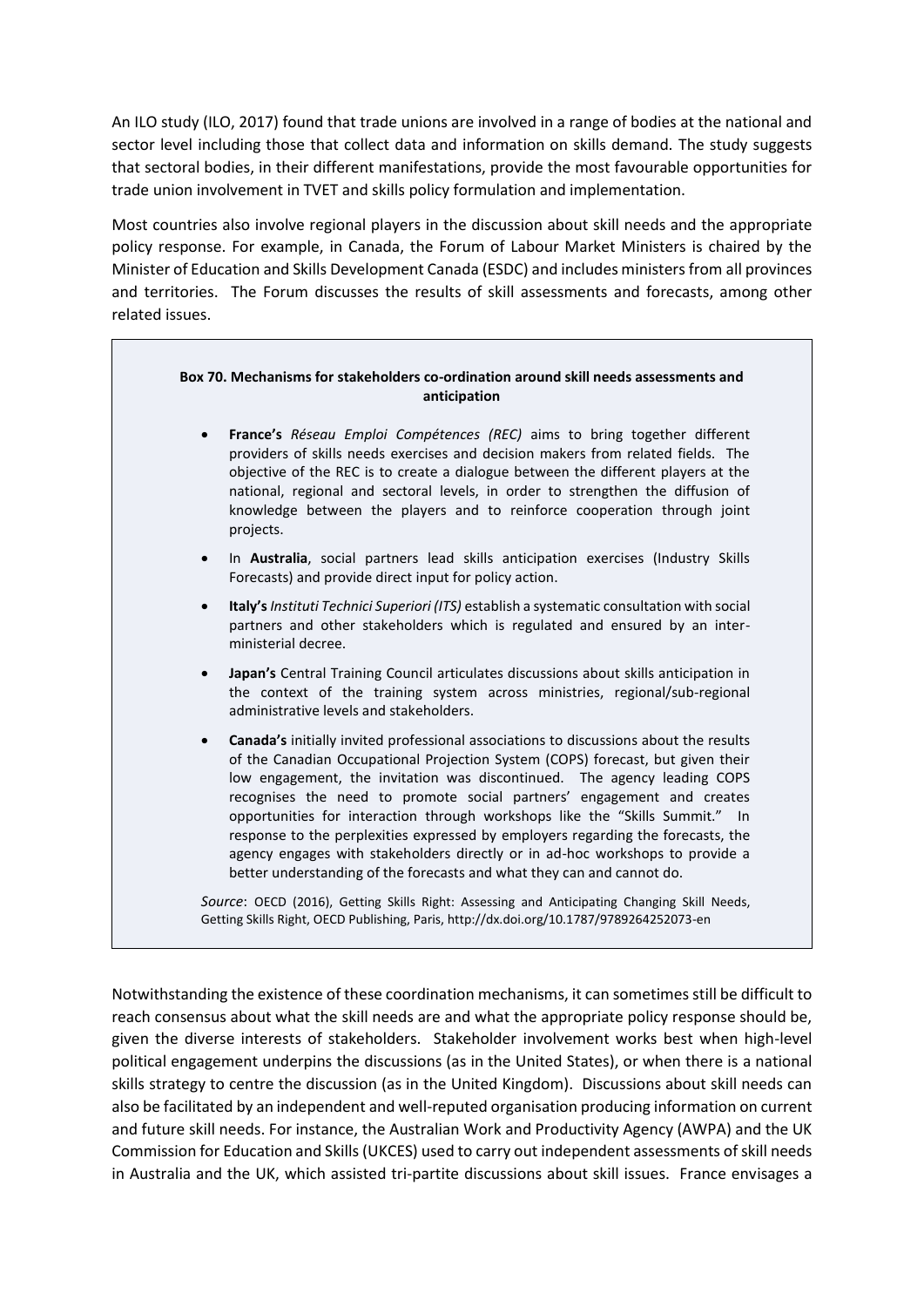similar role for the Réseau Emploi Compétences (REC), to bring together different providers of skills needs exercises and decision makers from related fields. The objective of the REC is precisely to create a dialogue between the different players at the national, regional and sectoral level, to strengthen the diffusion of knowledge between the players, and to reinforce co-operation through joint projects.

Several countries have put effort into informing stakeholders about the data sources themselves, in order to facilitate discussions about skill needs. In Canada, and in response to the perplexities expressed by employers in response to official forecasts, the Department of Employment and Social Development (ESDC) has engaged with stakeholders directly or in ad-hoc workshops to provide a better understanding of the forecasts and what they can and cannot do. The Italian Institute of Statistics (ISTAT) and ISFOL has also recently put major efforts into developing an inter-institutional partnership with the intent of improving synergies across different data sources that, directly or indirectly, can provide key information about skill needs in Italy. This Sistema *Informativo sulle Professioni* (Information System on Occupations) aims to aggregate labour market intelligence from several institutions.

Finally, in some countries, formal mandates are issued through specific legislative acts to foster dialogue among stakeholders. In the United States, the Workforce Innovation and Opportunity Act (WIOA), signed in 2014, consolidates job training programmes into a single funding stream. Among other provisions, it promotes greater and better consultation among federal agencies, in particular the Department of Labor and the Department of Education, and requires collaboration between agencies at the state level through joint strategic planning efforts. Similarly, in Italy, legal norms which govern inter-ministerial agreements make provisions for the systematic consultation with stakeholders in the definition of skill needs and in the development of policies.

## **5. Policy conclusions**

The experience of G20 countries suggests that, despite the large cross-country differences, successful skills needs anticipation systems tend to share a number of common features. They are clear about their principal objectives, whether these are to support policy formulation and contribute to strategic planning, or to provide data for better-informed career choices, or both. They are user oriented, stakeholder owned and well-coordinated. They effectively use institutional platforms for social dialogue on education and training at all levels, and they can rely on competent institutions and expert networks. Such systems enjoy good data coverage and complementarity of LMI. They produce skills needs assessments and anticipation for all relevant levels (macro, sector, subnational) in a coordinated and complementary way. Such systems are well linked to labour market institutions and counselling and guidance services. The results of skills anticipation activities help labour market participants to make informed choices about their career paths, help to formulate active labour market and skills development policies and contribute to the design and update competency standards and curricula.

Strong partnerships between government, employers and workers is an essential feature of the effective and enduring bond between the world of learning and the world of work (ILO, 2011). Sectoral approaches and tripartite sector skills bodies in particular are important mechanisms to match sector demand for skills training provision, anticipate future labour market and skill needs, and assess the quality and relevance of training programmes.

At the same time, skills assessment and anticipation is a process in which continuous, gradual improvement is needed (ILO et al., 2017; OECD, 2016). This improvement should not only be in the underlying data or the methodology to provide evidence, but should also include collaboration in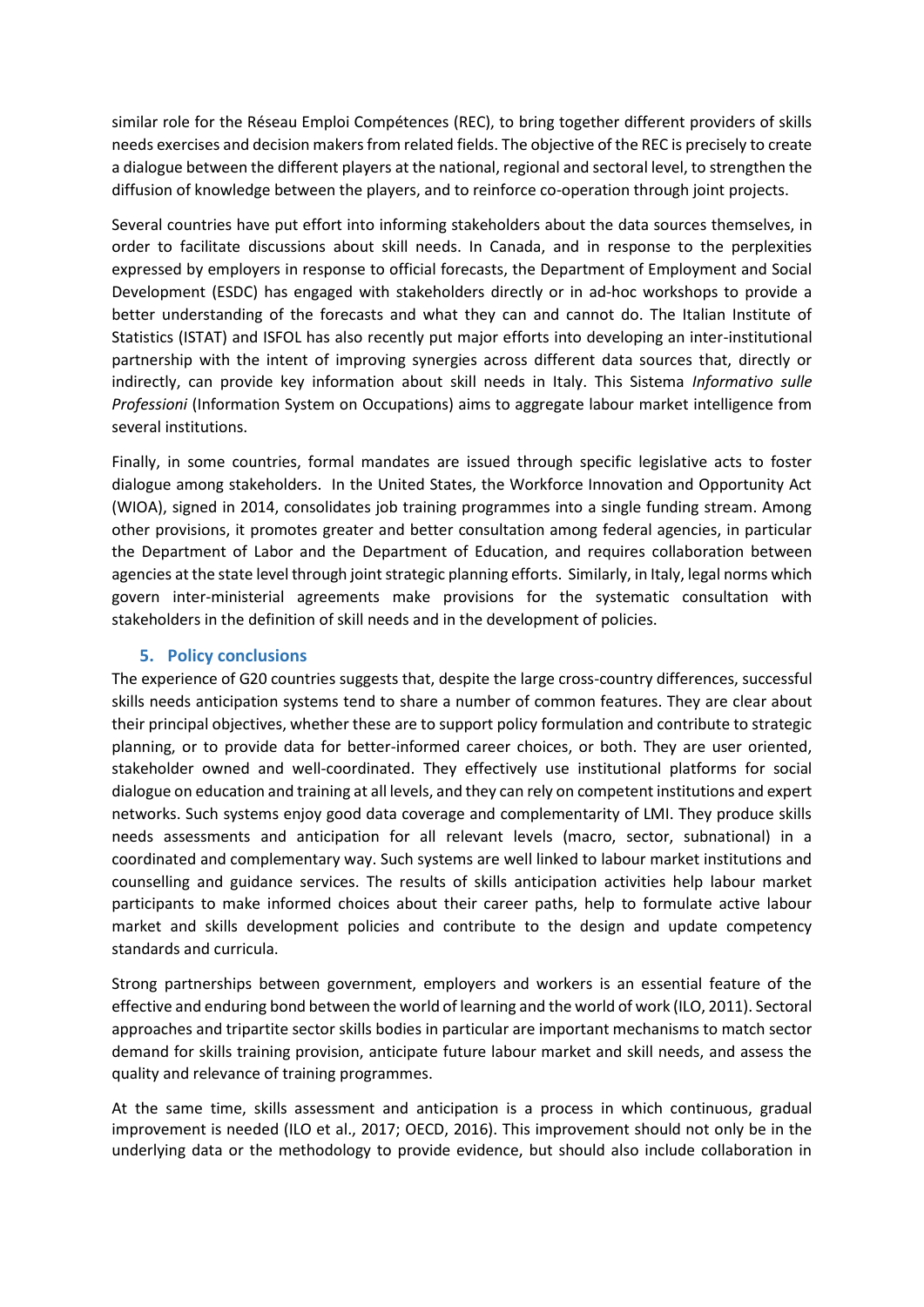analysing and discussing the results, as well as in improving the process of policy formulation and implementation based on the evidence. (ILO et al., 2017; OECD, 2016)

## 6. List of references

Adalet McGowan, M. and D. Andrews (2015), "Skill Mismatch and Public Policy in OECD Countries", OECD Economics Department Working Papers, No. 1210, OECD Publishing, Paris.

Bakule, M., Kriechel, B. et al (2016), "*Developing skills foresights, scenarios and forecasts*", Guide to Anticipating and Matching Skills and Jobs, Volume 2, ETF, Cedefop, ILO, Luxembourg: Publications Office of the European Union.

Bradley, J. (2000). "*Policy design and evaluation: EU structural funds and cohesion in the European periphery*", In: den Butter, F.; Morgan, M. (eds), Empirical models and policy-making: interaction and institutions, London, Routledge.

Cedefop (2008). Future Skill Needs in Europe, Medium-Term Forecast: Synthesis Report, European Office for Official Publications of the European Communities, Luxembourg.

Cedefop (2012). "Building on Skills Forecasts – Comparing Methods and Applications, Conference Proceedings", Research Paper, No. 18.

Corbella, T. and Mane, F (2014), "*Developing and running an establishment skills survey*", Guide to skills anticipation and matching, Volume 5, ETF, Cedefop, ILO, Luxembourg: Publications Office of the European Union.

Deming, D and L. Kahn (2017) 'Firm heterogeneity in skill demands', NBER Working paper No. 23328.

ETF, Cedefop, ILO (2015), "*Guide to anticipating and matching skills and jobs*", 6 volumes, Luxembourg: Publications Office of the European Union.

Gregg et al., (2012), "*Skills for trade and economic diversification: A practical guide*", International Labour Office, Geneva.

Gregg, C.; Jansen, M.; von Uexkull, E. (2012). Skills for trade and economic diversification: A practical guide ILO, Geneva.

ILO (2018 forthcoming), "*Skills and jobs mismatches in low- and middle-income countries*", International Labour Office, Geneva.

ILO (2017), "*Trade Union Involvement in Skills Development: an International Review"*, International Labour Office, Geneva.

ILO (2015), "*Anticipating and matching skills and jobs. Guidance Note*", International Labour Office, Geneva.

ILO (2015a), "*Anticipating skill needs for green jobs: A practical guide*", ILO Geneva.

ILO (2015b), "*Guidelines for inclusion of skills aspects into employment-related analyses and policy formulation*", International Labour Office, Geneva.

ILO (2011), "*A Skilled Workforce for Strong, Sustainable and Balanced Growth: A G20 Training Strategy"*, International Labour Office, Geneva.

ILO, Cedefop, ETF and OECD (2017), "*Skills needs anticipation: Systems and approaches. Analysis of stakeholder survey on skill needs assessment and anticipation"*, International Labour Office, Geneva.

ILO-WTO (2017), "*Investing in skills for inclusive trade"*, World Trade Organization, Geneva.

Kurekova, L.M. et al. (2015), "*Using online job vacancies and web surveys to analyse the labour market: a methodological inquiry"*, IZA Journal of Labor Economics, 4:18.